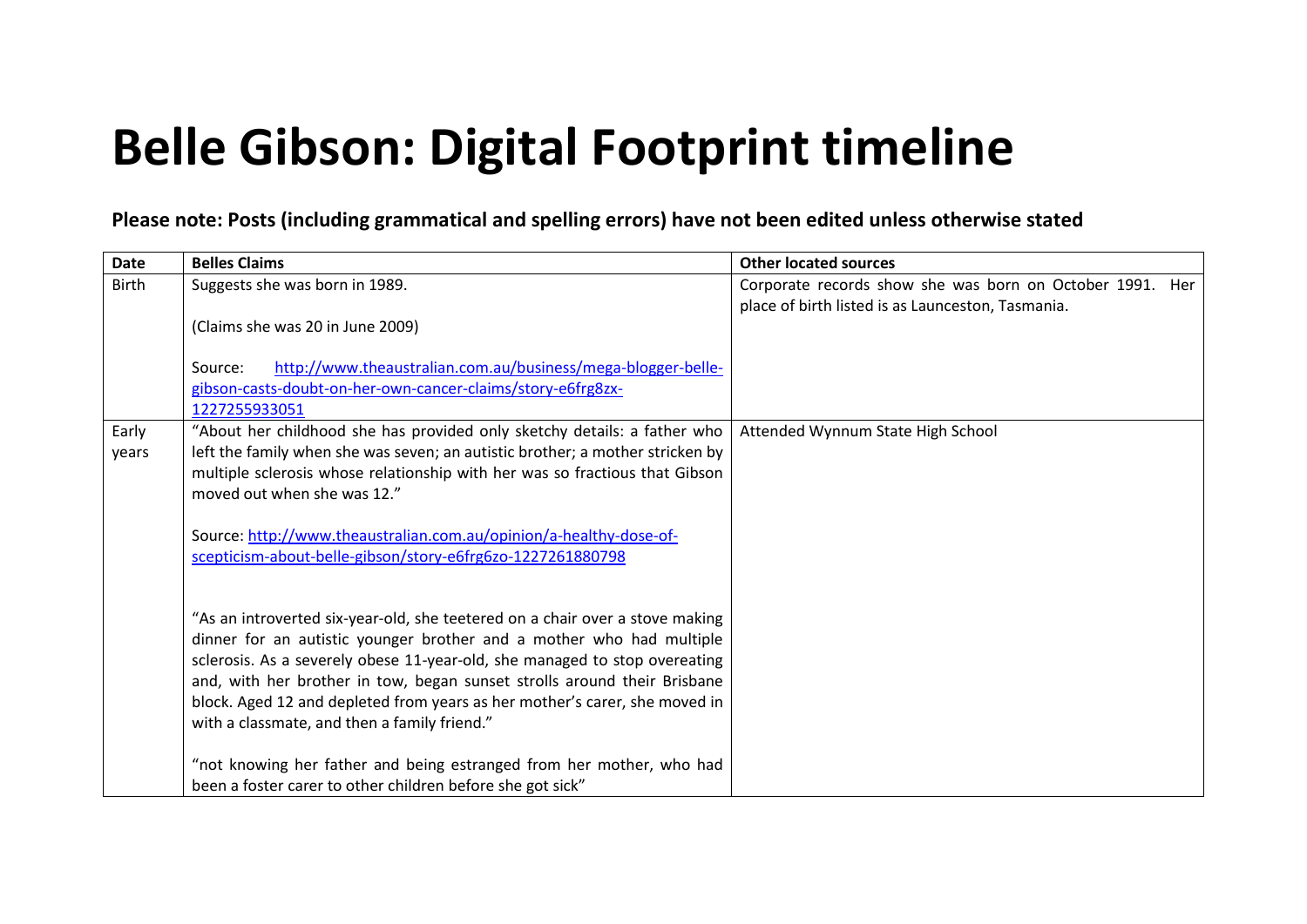|         | "Gibson was 20 when her current health issues began. She believes she had<br>a reaction to the Gardasil HPV cervical cancer vaccine."<br>Source: http://www.news.com.au/lifestyle/health/the-whole-pantry-<br>founder-inspires-in-the-face-of-terminal-cancer/story-fniym874-<br>1227133426731 |  |
|---------|------------------------------------------------------------------------------------------------------------------------------------------------------------------------------------------------------------------------------------------------------------------------------------------------|--|
| 24      |                                                                                                                                                                                                                                                                                                |  |
| Decemb  | belle! 23:05 24/Dec/08                                                                                                                                                                                                                                                                         |  |
| er 2008 | my family all sent me packages to my post box for christmas and i didnt have time to pick them up today, im so devo i have nothing to unwrap tomorrow :(                                                                                                                                       |  |
|         |                                                                                                                                                                                                                                                                                                |  |
|         | Source: http://www.skateboard.com.au                                                                                                                                                                                                                                                           |  |
|         |                                                                                                                                                                                                                                                                                                |  |
| 3 May   | "im going into hospital in a few hours, if one of you charming men dont                                                                                                                                                                                                                        |  |
| 2009    | send me flowers, youre all dead."                                                                                                                                                                                                                                                              |  |
|         |                                                                                                                                                                                                                                                                                                |  |
|         | Source:<br>http://www.skateboard.com.au/bandits/read.cfm?forum=15&thread=6458                                                                                                                                                                                                                  |  |
|         | $\overline{5}$                                                                                                                                                                                                                                                                                 |  |
|         |                                                                                                                                                                                                                                                                                                |  |
| 5 May   | "haha, they let me out of bed for the second time!                                                                                                                                                                                                                                             |  |
| 2009    | so i said i needed to go for a walk and get some fresh air (which in my                                                                                                                                                                                                                        |  |
|         | sneaky ways means rolling down in my wheelchair to the internet kiosk at                                                                                                                                                                                                                       |  |
|         | the hospital cafe to forum on)                                                                                                                                                                                                                                                                 |  |
|         |                                                                                                                                                                                                                                                                                                |  |
|         | im not dead, and i havent got any flowers yet.                                                                                                                                                                                                                                                 |  |
|         | thanks tb for giving out my postal address im no longer living in secrecy.                                                                                                                                                                                                                     |  |
|         | the heart surgery thing went well after intensive care rushes, concusion and                                                                                                                                                                                                                   |  |
|         | lack of hot nurses."                                                                                                                                                                                                                                                                           |  |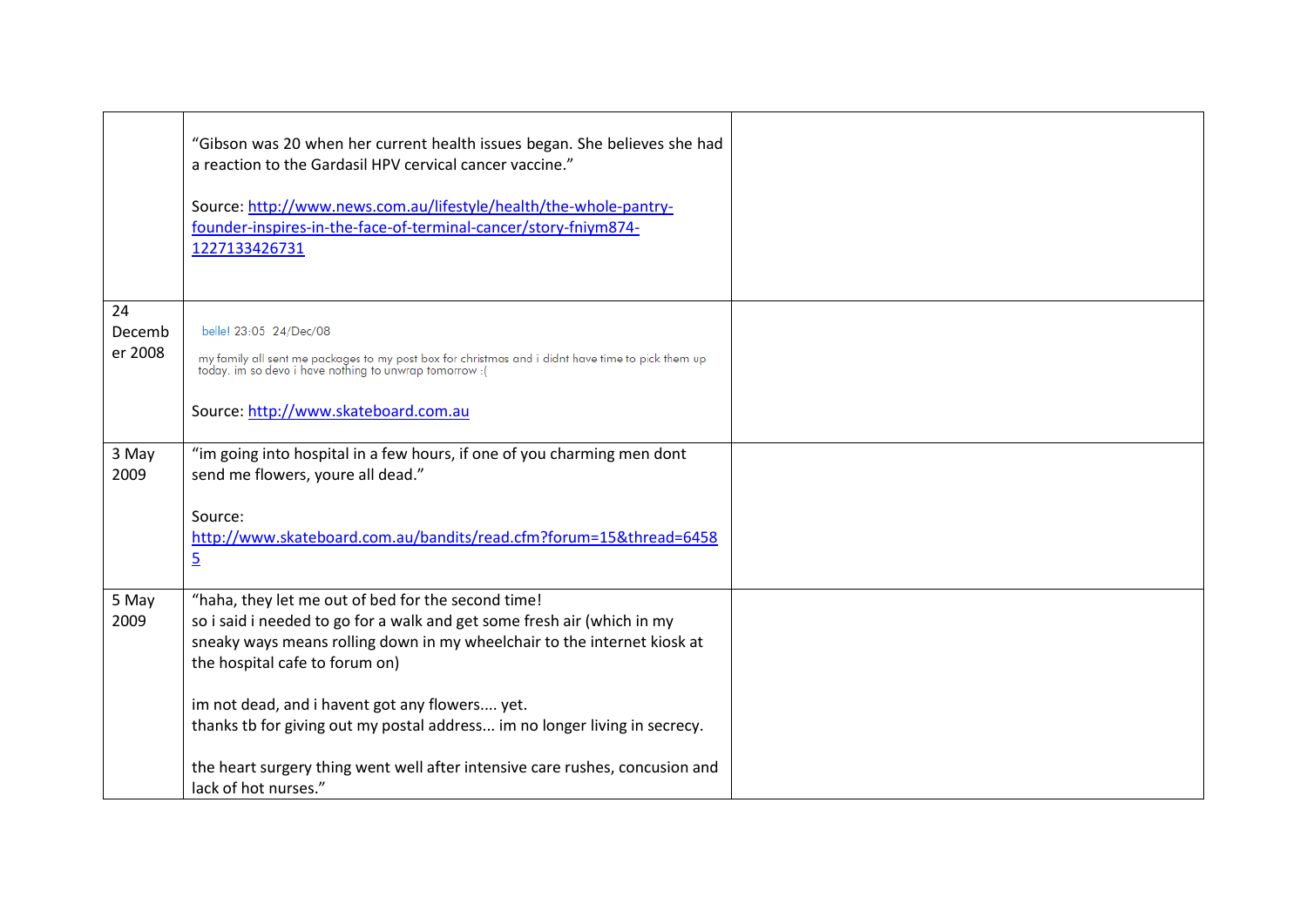|                | belle. 17:11 05/May/09<br>i had fluid in the pericadium (sac around heart) that needed to be drained or else my heart wouldve<br>stopped pumping blood, and wouldve died. and i need to get a valve replaced, but cant afford it yet.<br>No one knows why i have heart conditions, but yeah. |  |
|----------------|----------------------------------------------------------------------------------------------------------------------------------------------------------------------------------------------------------------------------------------------------------------------------------------------|--|
|                | Source:<br>http://www.skateboard.com.au/bandits/read.cfm?forum=15&thread=6458<br>$58p=2$                                                                                                                                                                                                     |  |
| 20 May<br>2009 | "Tomorrow afternoon I go back into hospital for round three of heart<br>surgeries."                                                                                                                                                                                                          |  |
|                | "I'm not worried about the cancer, I'm worried about the heart disease and<br>brain clotting".                                                                                                                                                                                               |  |
|                | "Well last time I had this procedure I went into cardiac arrestso yeah. I've<br>"died before"                                                                                                                                                                                                |  |
|                | "I'm putting up a fight, but hey! Chemo and three heart procedures might<br>kill me"                                                                                                                                                                                                         |  |
|                | Source:<br>http://www.skateboard.com.au/bandits/read.cfm?forum=15&thread=6511<br>$\overline{3}$                                                                                                                                                                                              |  |
| 21 May<br>2009 | 12:43: "I can't feel anything from waist up but my right arm About to get<br>prepped for surgery 1 of 3"                                                                                                                                                                                     |  |
|                | 19:46: "I had surgery about 7 hours ago, in the midst of a black out, cyclone                                                                                                                                                                                                                |  |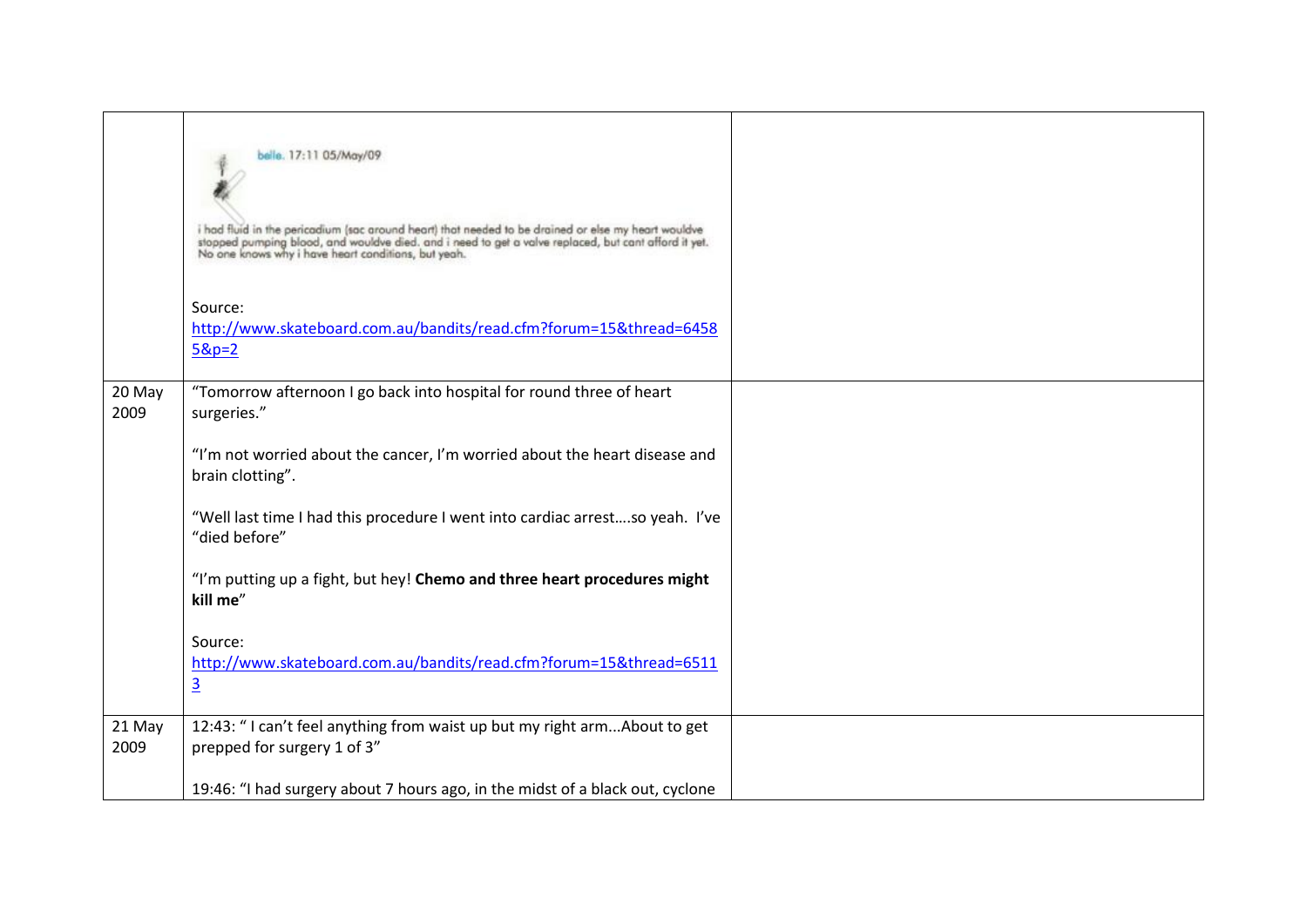|                | and storms in Perth. I just woke up out of a coma type thing, and had no<br>idea what was going on. The nurse came in when the alarms went off to say<br>I was no longer in code blue or something!? And they fussed around for a bit<br>then asked for my next of kin details cause I didn't put anyone down. I<br>refused to give details cause I have a gnarly mum, anyway The doctor<br>comes in and tells me the draining failed and I went into cardiac arrest and<br>died for just three minutes. I have the most intense bruising from the<br>paddles where they electrocuted? Me back to consciousness. And when<br>straight into a coma situation for 6 hours and just woke up crying for my |  |
|----------------|--------------------------------------------------------------------------------------------------------------------------------------------------------------------------------------------------------------------------------------------------------------------------------------------------------------------------------------------------------------------------------------------------------------------------------------------------------------------------------------------------------------------------------------------------------------------------------------------------------------------------------------------------------------------------------------------------------|--|
|                | iphone."                                                                                                                                                                                                                                                                                                                                                                                                                                                                                                                                                                                                                                                                                               |  |
|                | 19:48 "I also suffered no brain damage that's currently visable during the<br>cardiac arrest."                                                                                                                                                                                                                                                                                                                                                                                                                                                                                                                                                                                                         |  |
|                | Source:                                                                                                                                                                                                                                                                                                                                                                                                                                                                                                                                                                                                                                                                                                |  |
|                | http://www.skateboard.com.au/bandits/read.cfm?forum=15&thread=6511<br>$38p=4$                                                                                                                                                                                                                                                                                                                                                                                                                                                                                                                                                                                                                          |  |
| 27 May<br>2009 | "Got my hair cut today to prepare for chemo, and still in rehab from the<br>cardiac arrest."                                                                                                                                                                                                                                                                                                                                                                                                                                                                                                                                                                                                           |  |
|                | Source: http://www.skateboard.com.au                                                                                                                                                                                                                                                                                                                                                                                                                                                                                                                                                                                                                                                                   |  |
| 1 June         | "I just got told I can leave hospital tomorrow. No skating for at least 8                                                                                                                                                                                                                                                                                                                                                                                                                                                                                                                                                                                                                              |  |
| 2009           | weeks, and another op in 12 weeks".                                                                                                                                                                                                                                                                                                                                                                                                                                                                                                                                                                                                                                                                    |  |
|                | Source: http://www.skateboard.com.au                                                                                                                                                                                                                                                                                                                                                                                                                                                                                                                                                                                                                                                                   |  |
| 2 June         | "I'm allowed beer and red wine. In 'moderate amounts'. A beer is only                                                                                                                                                                                                                                                                                                                                                                                                                                                                                                                                                                                                                                  |  |
| 2009           | going to fuck the liver, not the heart $\mathbb{O}^n$                                                                                                                                                                                                                                                                                                                                                                                                                                                                                                                                                                                                                                                  |  |
|                | Source: http://www.skateboard.com.au                                                                                                                                                                                                                                                                                                                                                                                                                                                                                                                                                                                                                                                                   |  |
| 3 June         | "I'm sure you can email search me - belle pls@hotmail.com".                                                                                                                                                                                                                                                                                                                                                                                                                                                                                                                                                                                                                                            |  |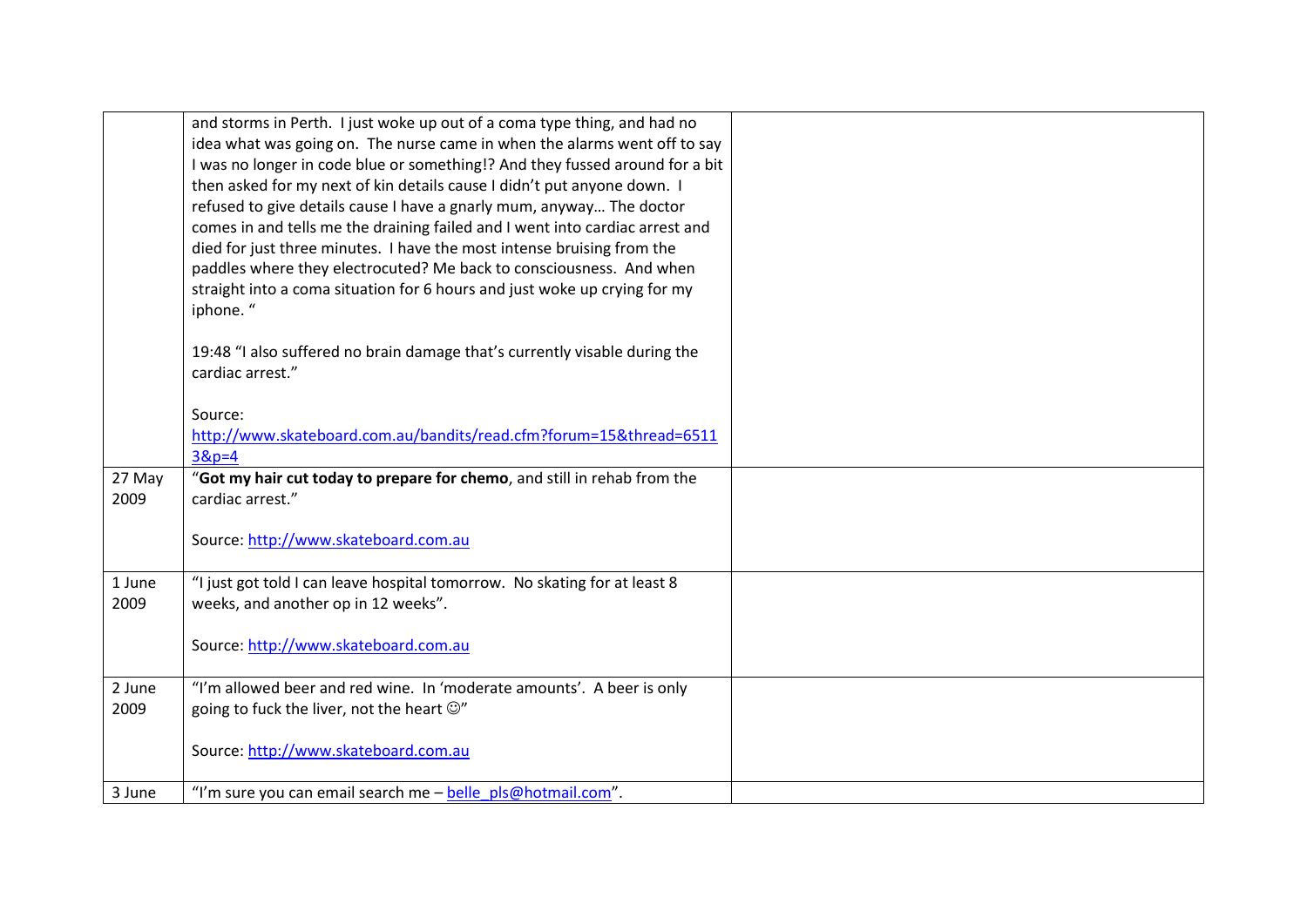| 2009                  | Source: http://www.skateboard.com.au                                                                                                                                                                                                                                 |                                                                                                                                                |
|-----------------------|----------------------------------------------------------------------------------------------------------------------------------------------------------------------------------------------------------------------------------------------------------------------|------------------------------------------------------------------------------------------------------------------------------------------------|
| 6 June<br>2009        | "I will never forget sitting alone in the doctor's office  waiting for my test<br>results," she writes in her book The Whole Pantry. "He called me in and said<br>'You have malignant brain cancer, Belle. You're dying. You have six weeks.<br>Four months, tops'." |                                                                                                                                                |
|                       | Source: http://www.theaustralian.com.au/opinion/a-healthy-dose-of-<br>scepticism-about-belle-gibson/story-e6frg6zo-1227261880798                                                                                                                                     |                                                                                                                                                |
| 16 June<br>2009       |                                                                                                                                                                                                                                                                      | Source: https://archive.today/XGjHT<br>(Note: According to skateboarding forum she cut her hair less<br>than a month ago to prepare for chemo) |
| Circa<br>July<br>2009 |                                                                                                                                                                                                                                                                      | Belle smoking:                                                                                                                                 |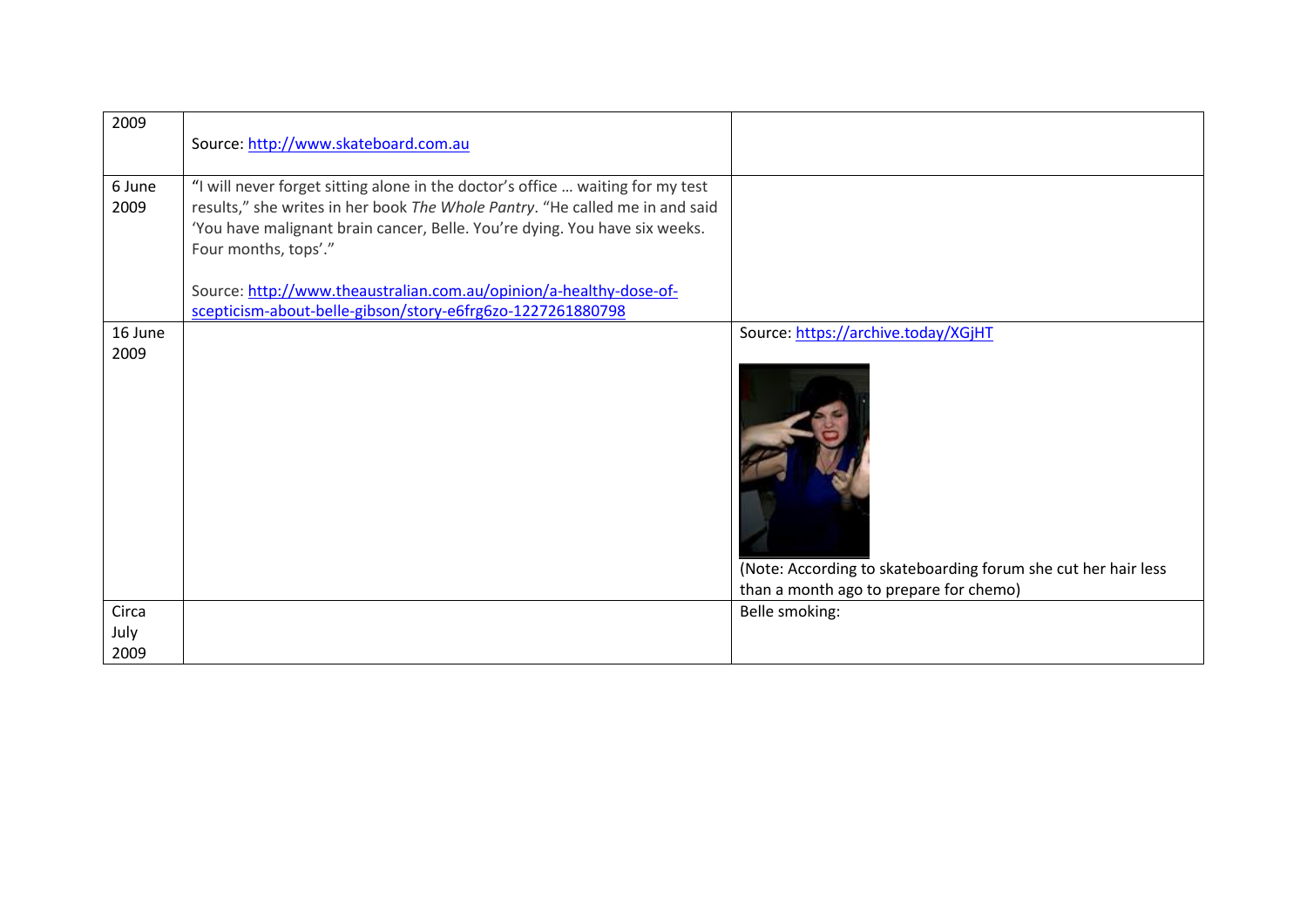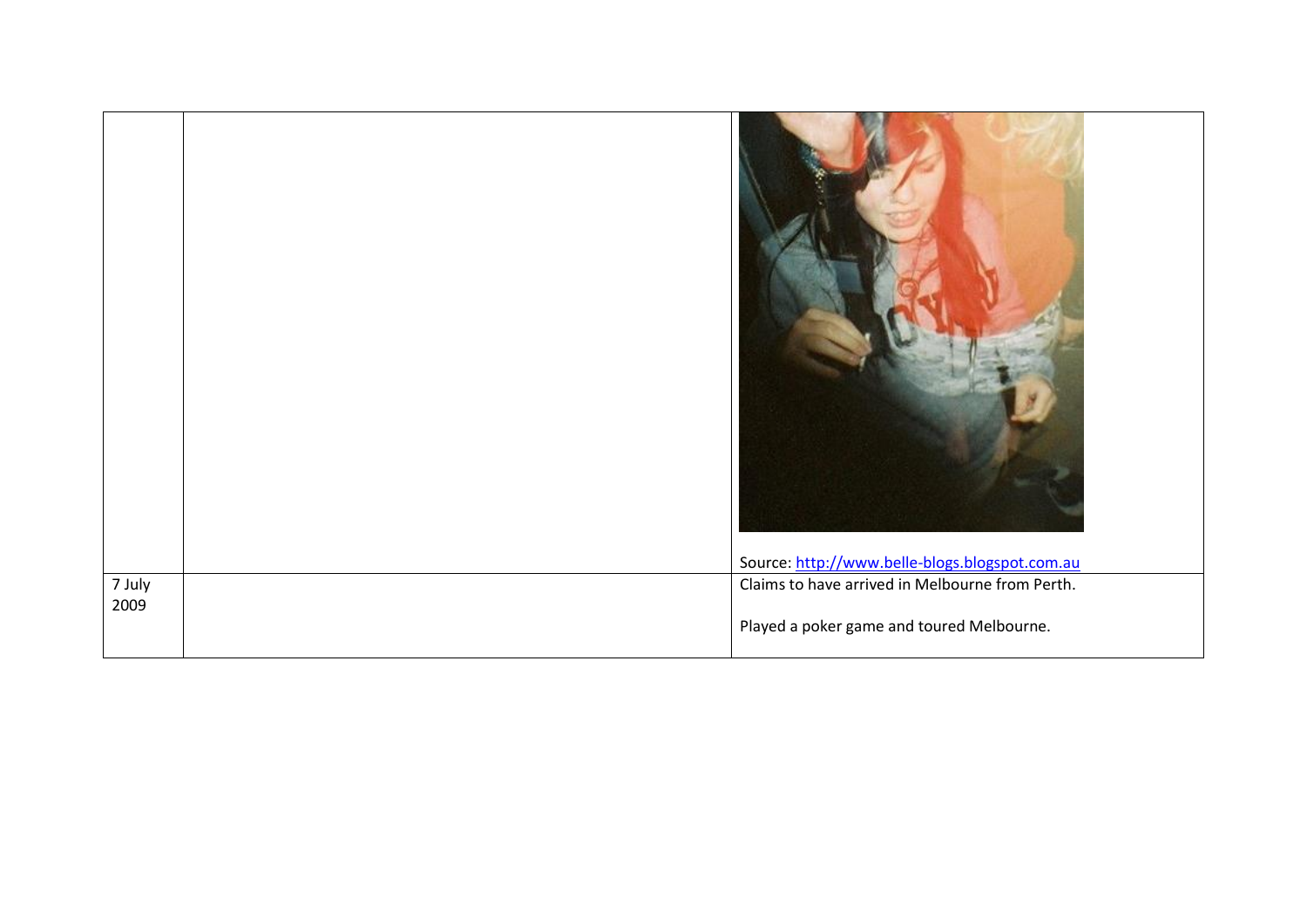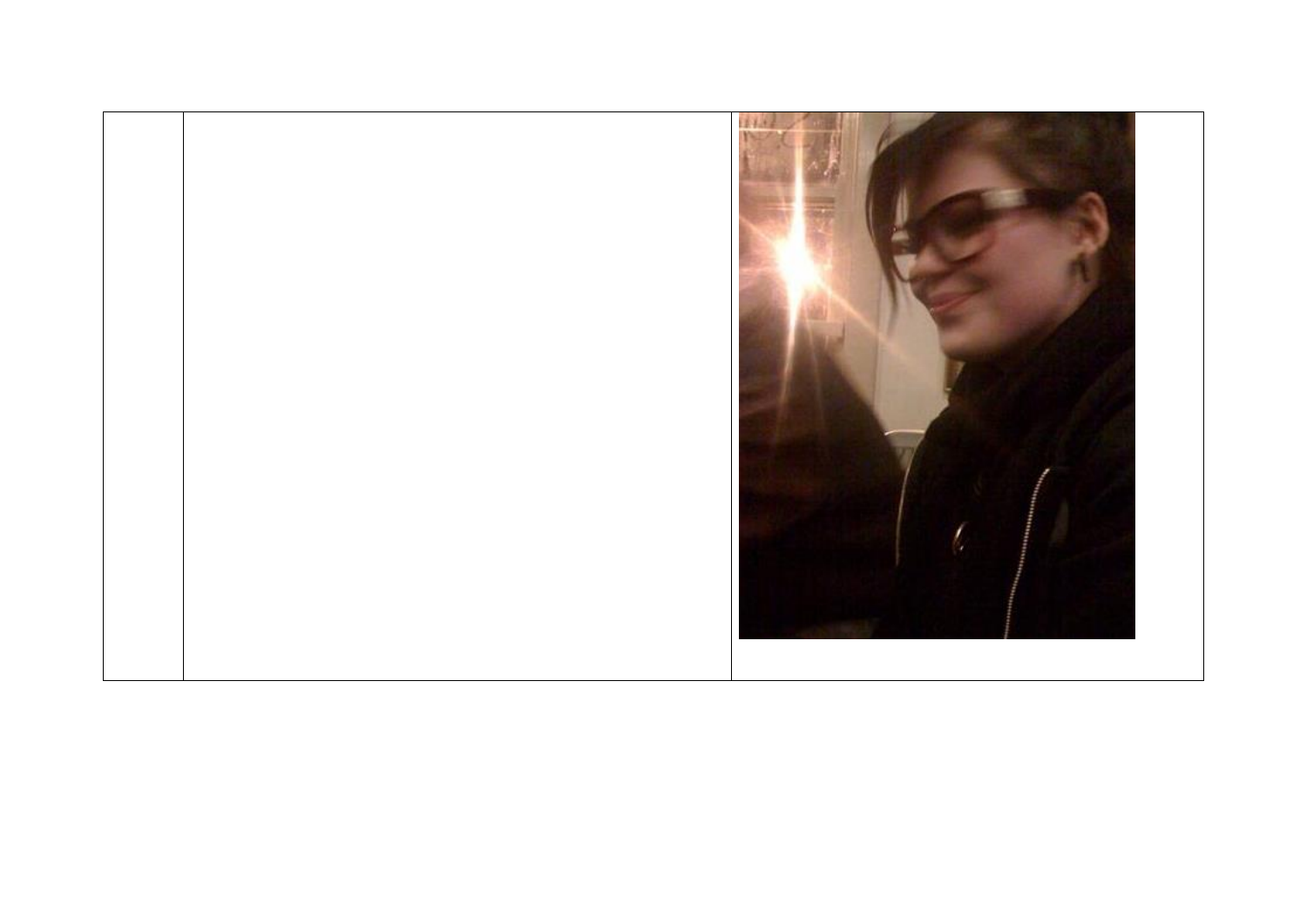

Belle also received a tattoo on her elbow.

Source[: http://www.belle-blogs.blogspot.com.au](http://www.belle-blogs.blogspot.com.au/)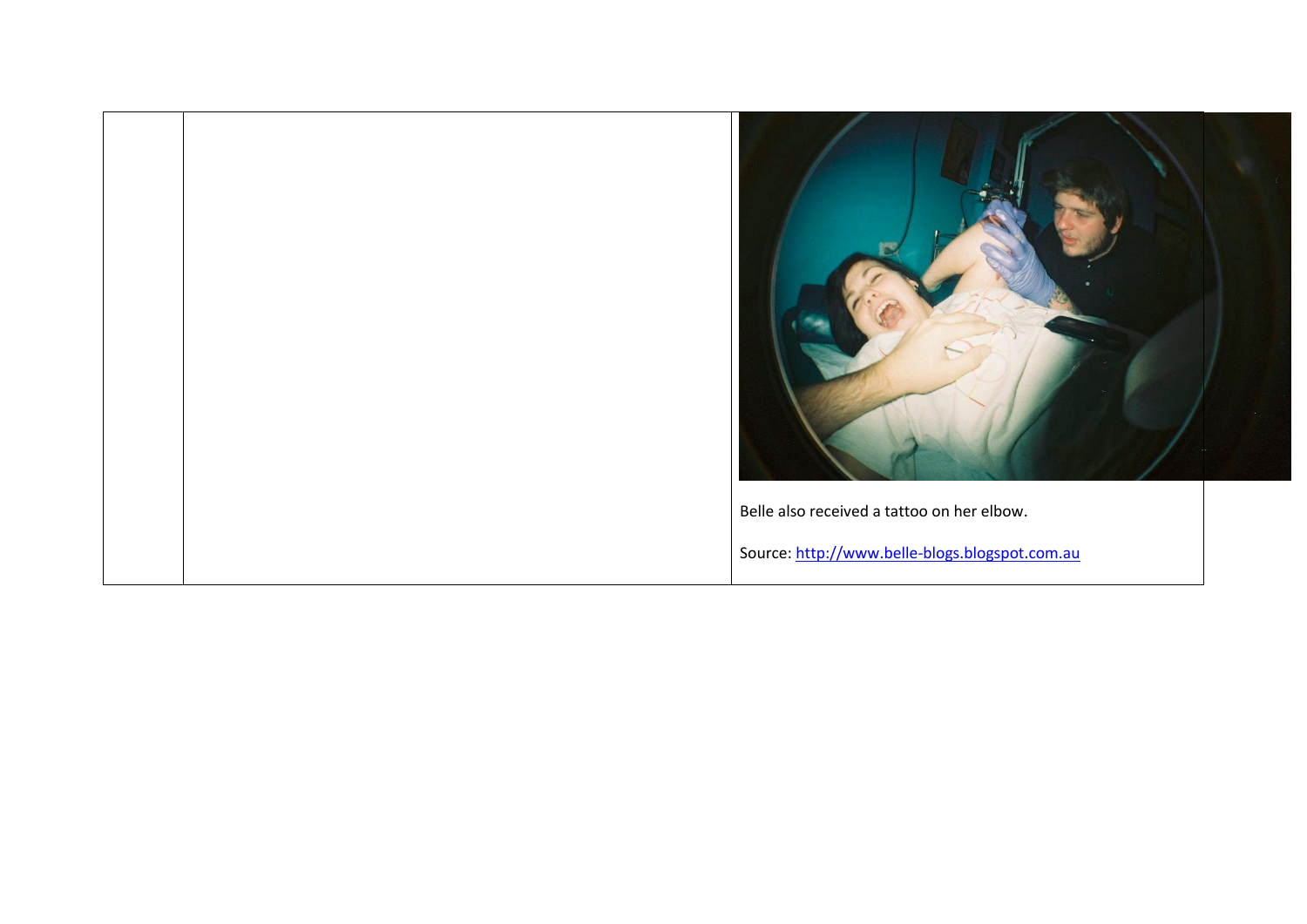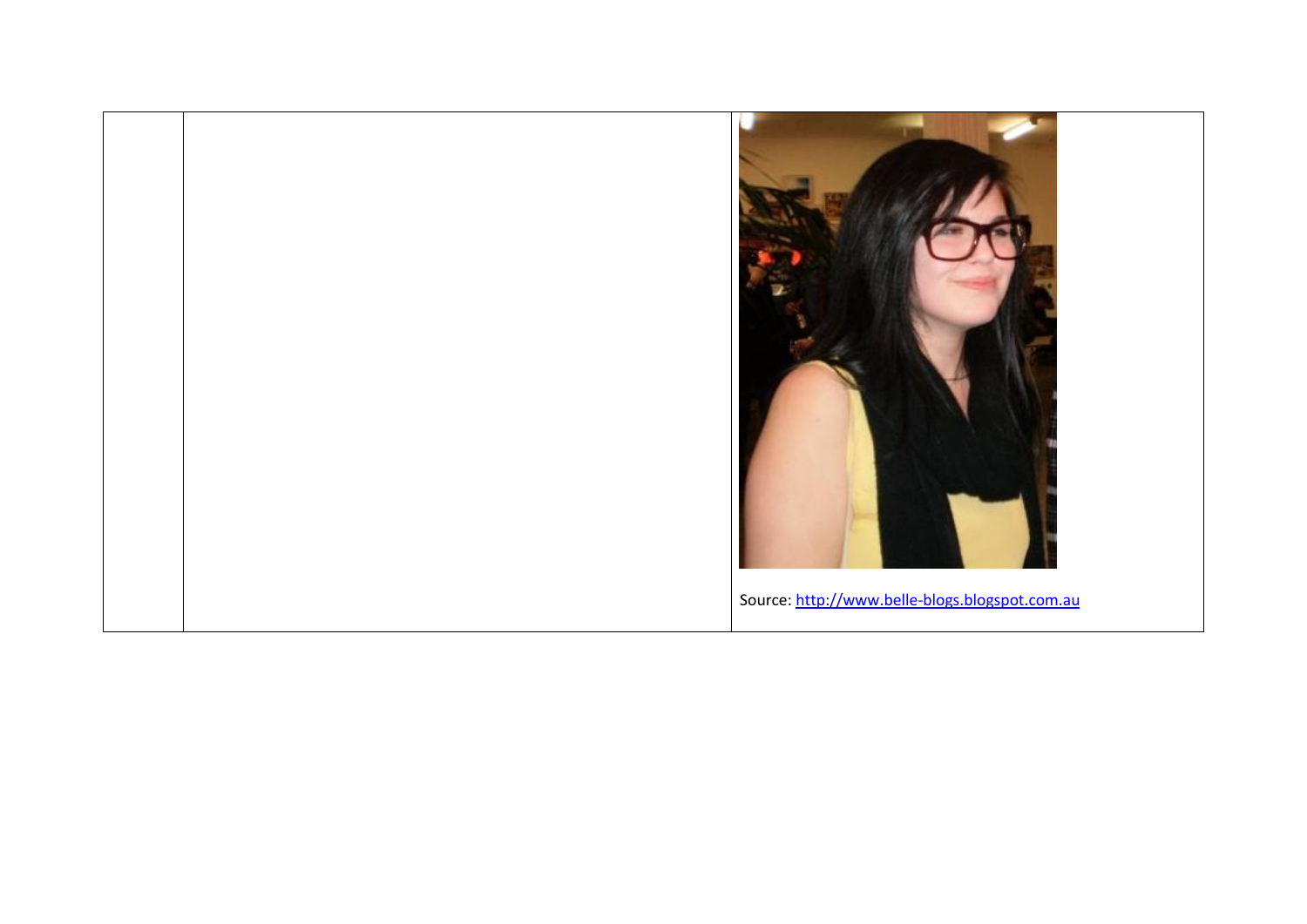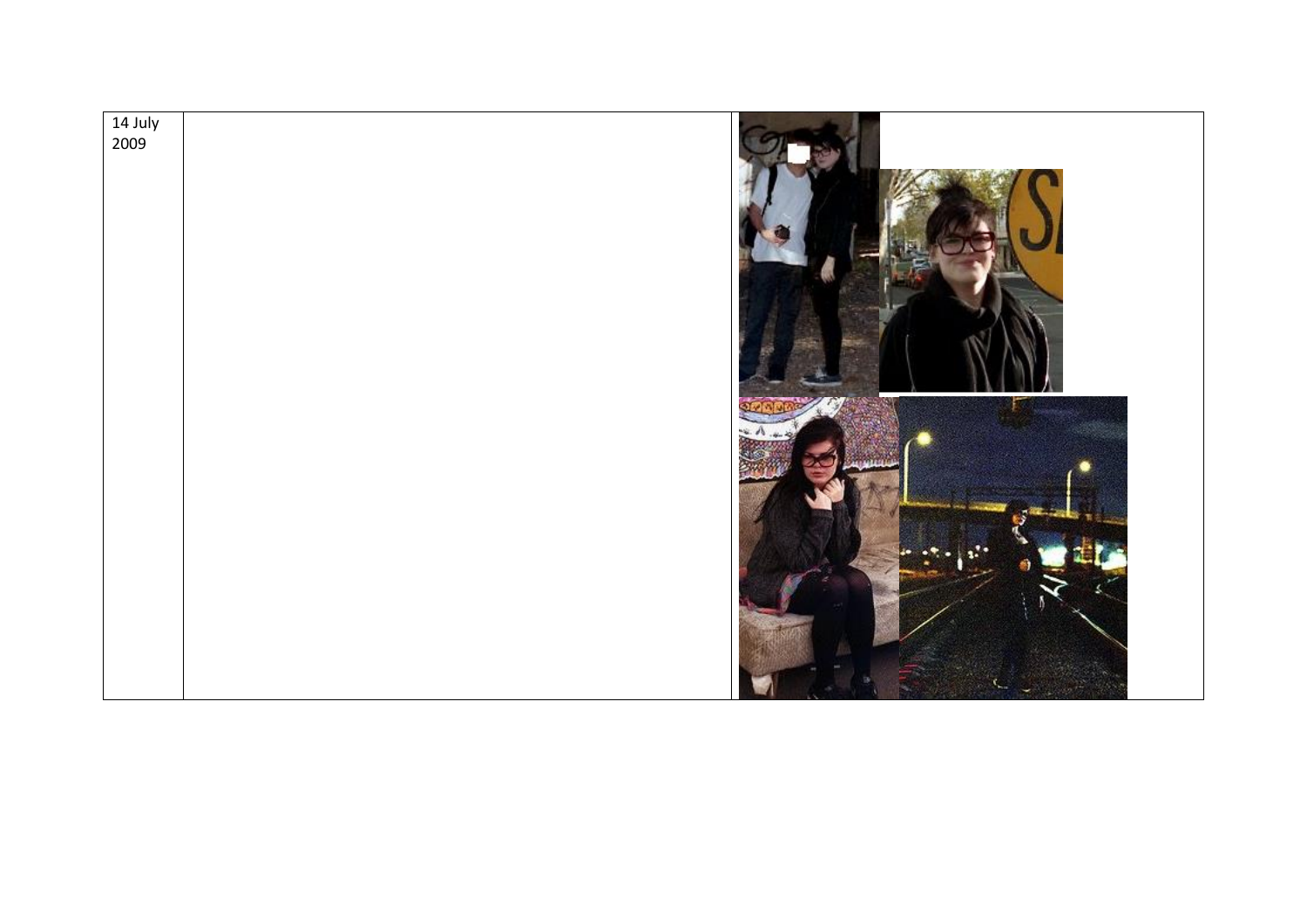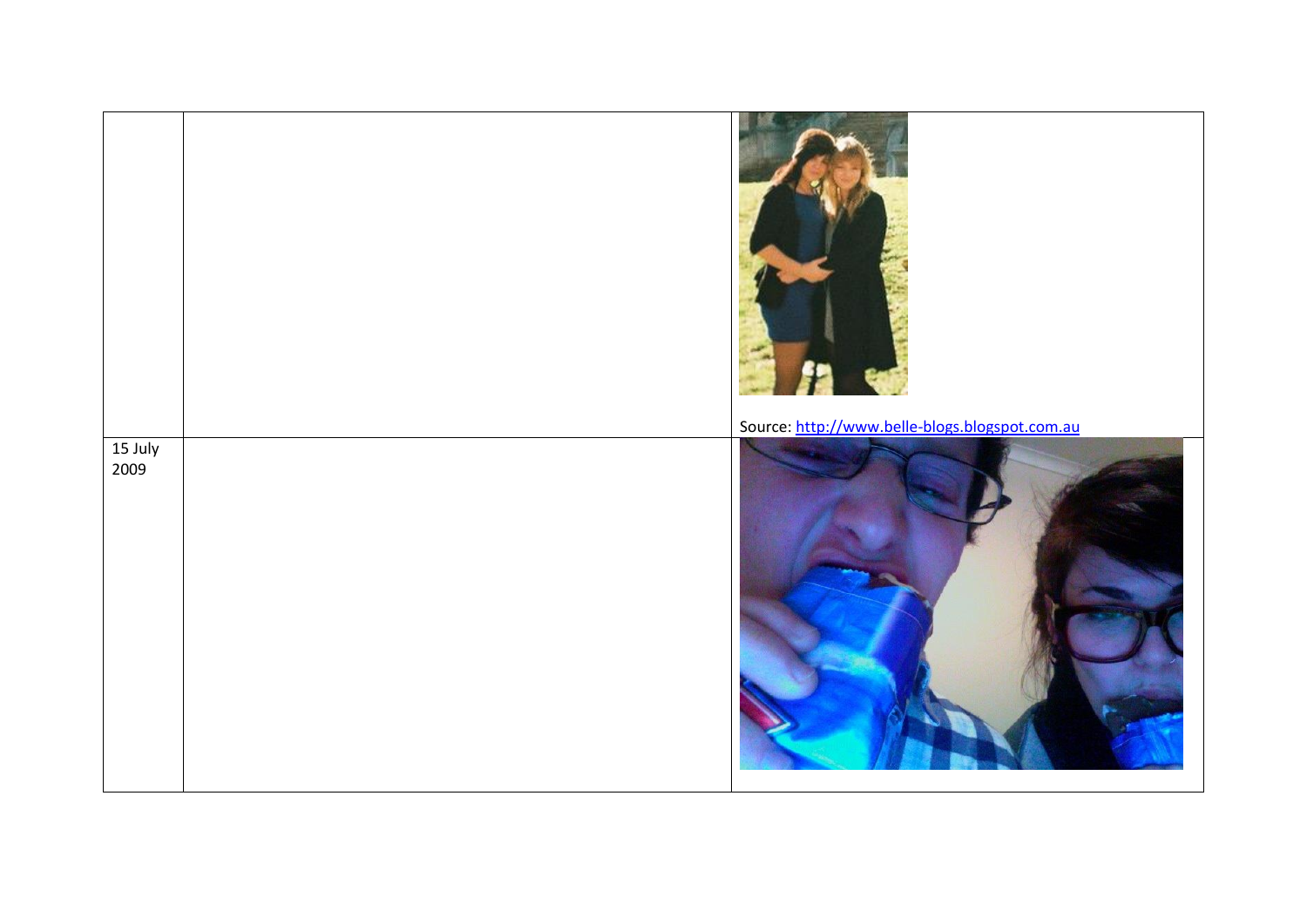|                 | Source: http://www.belle-blogs.blogspot.com.au |
|-----------------|------------------------------------------------|
| 18 July<br>2009 |                                                |
|                 | Source: http://www.belle-blogs.blogspot.com.au |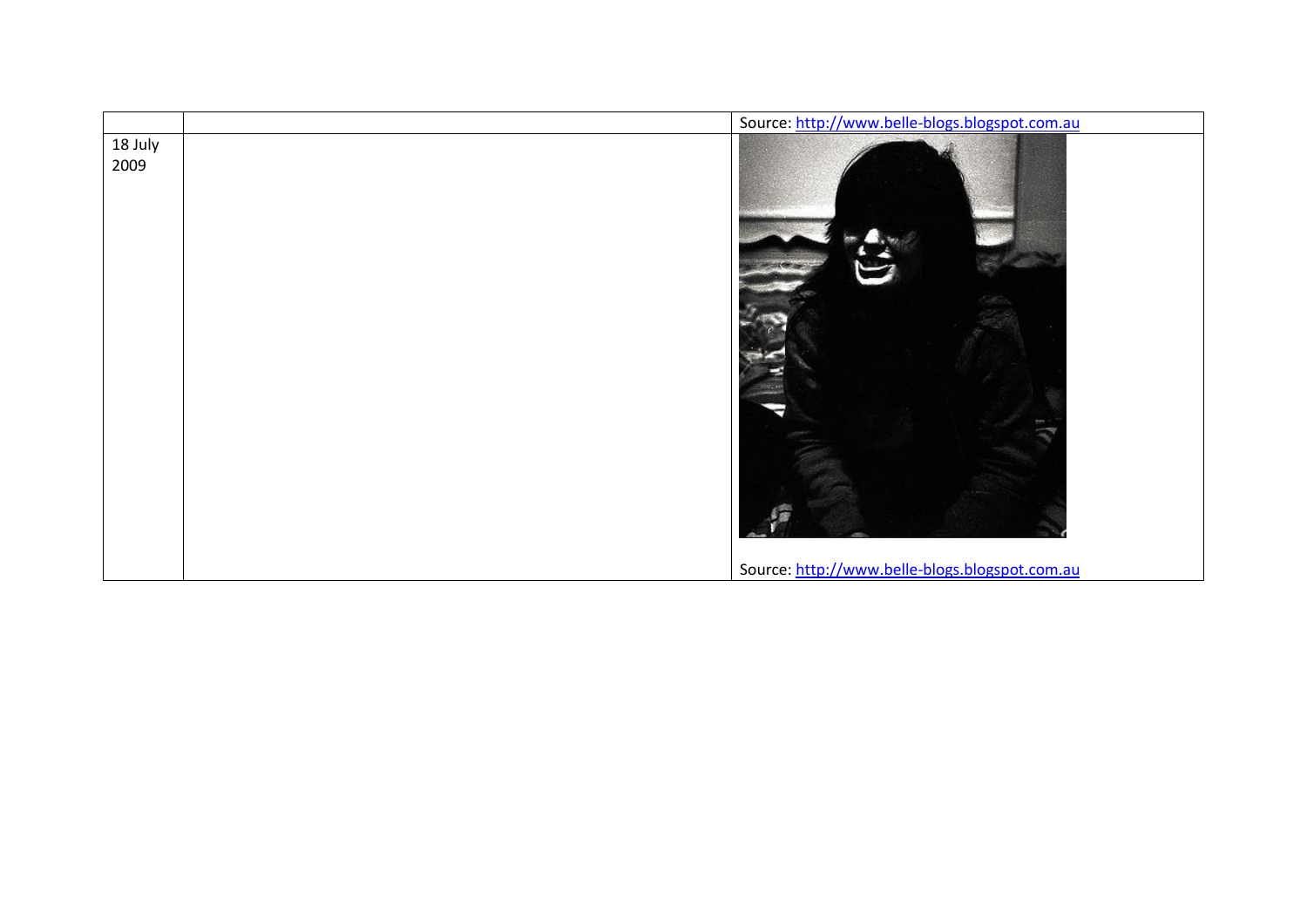| 20 July<br>2009  |                                            | Source: https://archive.today/h5Auq            |
|------------------|--------------------------------------------|------------------------------------------------|
| 28 July          | "a stage two malignant tumor of the brain" |                                                |
| 2009             | Skater forum<br>$\omega_{\rm c}$           |                                                |
| 3 August<br>2009 |                                            | Source: http://www.belle-blogs.blogspot.com.au |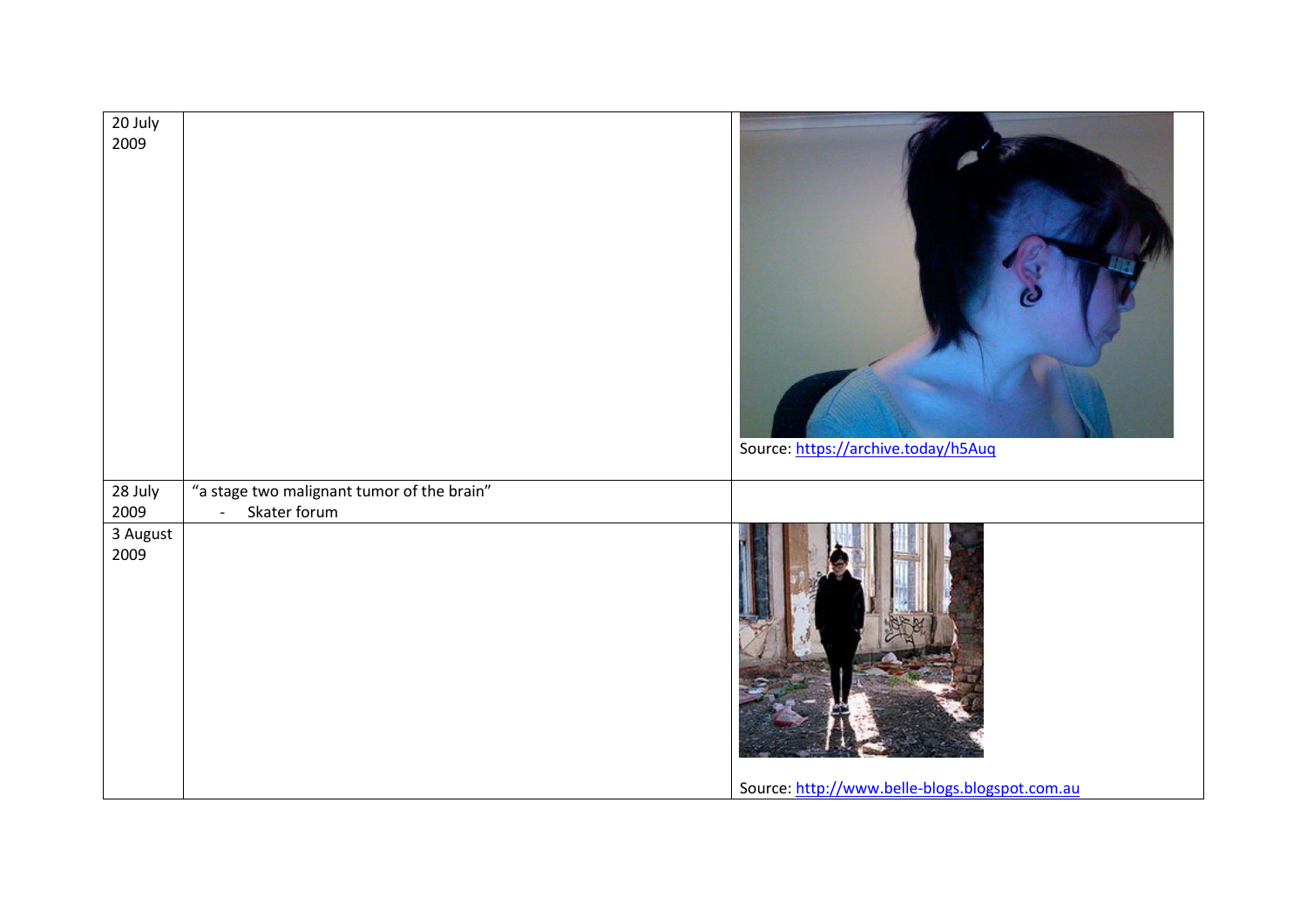| 10<br>August<br>2009              |                                                |
|-----------------------------------|------------------------------------------------|
|                                   | Source: http://www.belle-blogs.blogspot.com.au |
| $\overline{22}$<br>August<br>2009 |                                                |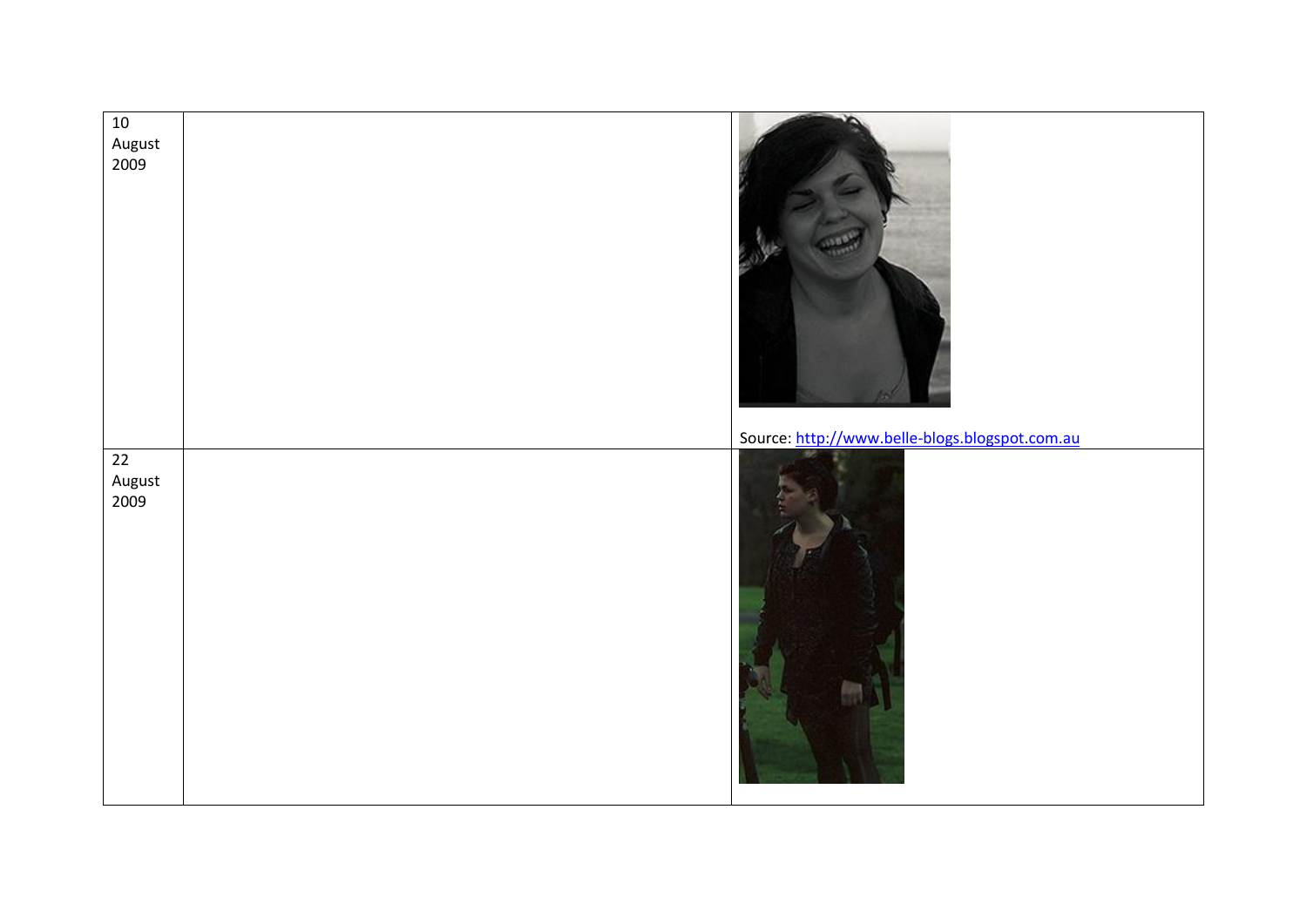|                          |                                                                                                                                                                | Source: http://www.belle-blogs.blogspot.com.au |
|--------------------------|----------------------------------------------------------------------------------------------------------------------------------------------------------------|------------------------------------------------|
| 17<br>Septemb<br>er 2009 |                                                                                                                                                                | Source: http://www.belle-blogs.blogspot.com.au |
| 9                        | belle gibson @bellemneb · 9 Oct 2009<br>鵊                                                                                                                      |                                                |
| October<br>2009          | Obama won the nobel peace prize. This is more fucked then the<br>government giving me cancer. #obamawinsnobelprize<br>Source: http://www.twitter.com/bellemneb |                                                |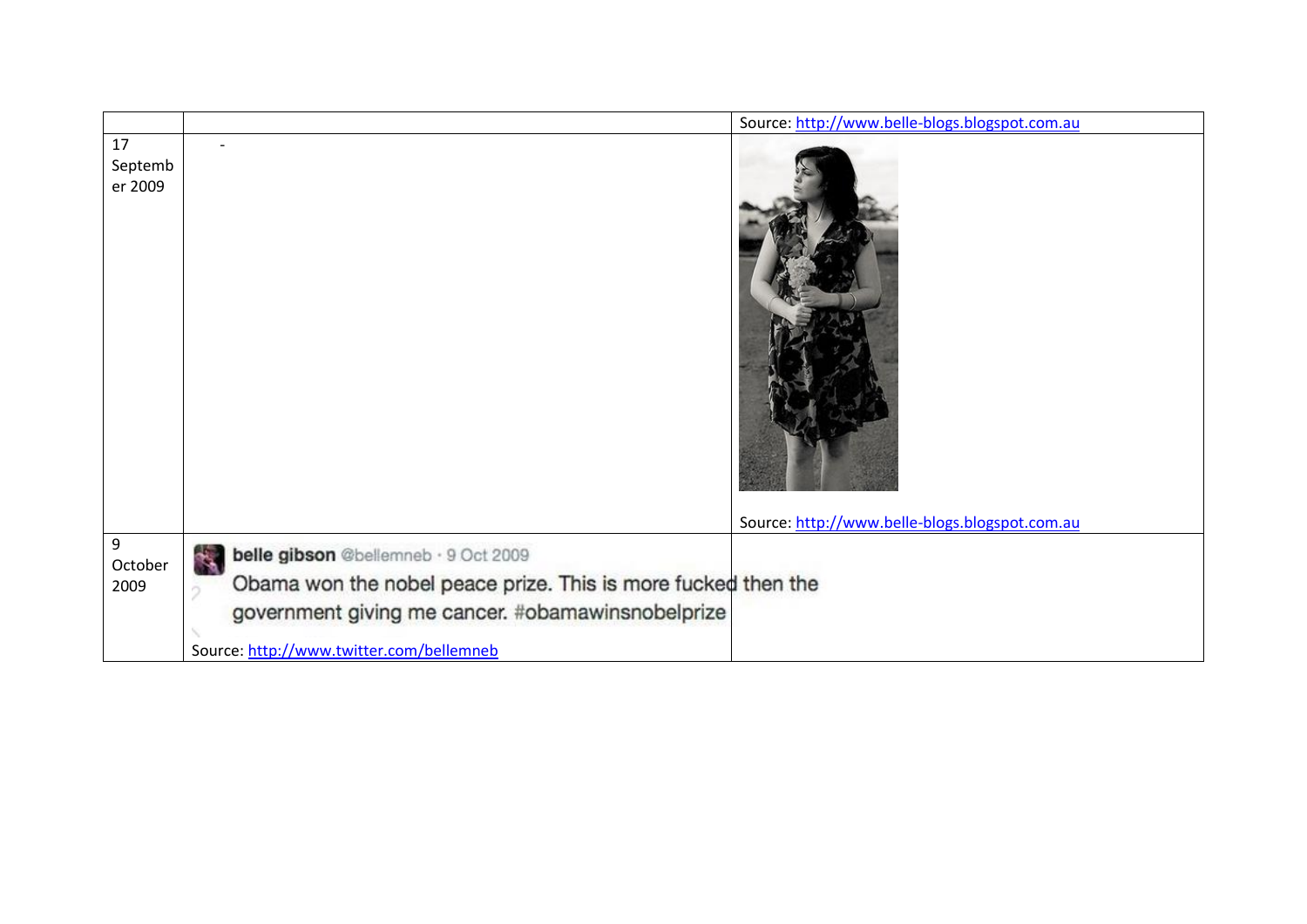| 13<br>October<br>2009 | "Needs to get tested for secondary cancer. Fuck the #government and the<br>#NWO. :'(" |                                                                                                               |
|-----------------------|---------------------------------------------------------------------------------------|---------------------------------------------------------------------------------------------------------------|
|                       | Source: http://www.twitter.com/bellemneb"                                             | <b>COLUMN TWO IS NOT THE OWNER.</b>                                                                           |
|                       |                                                                                       | Ben and I are baking cookies! Yep They're totally allowed on my<br><b>◎</b> 50 1992 days ago<br>insane detox. |
|                       |                                                                                       | Source: http://twitpic.com/lcj41                                                                              |
| 16<br>October<br>2009 |                                                                                       |                                                                                                               |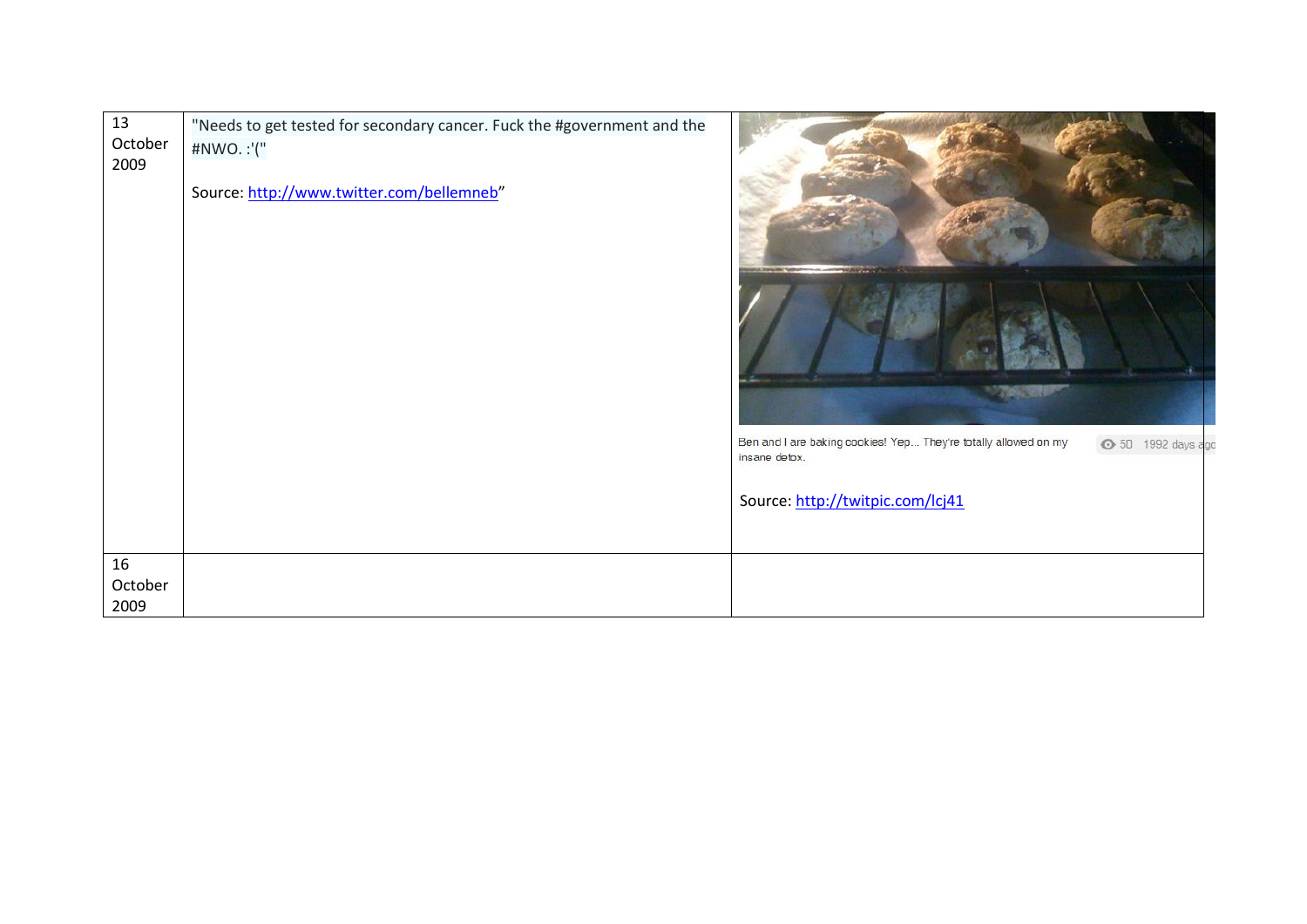|                                   |                                                                                                                          | Source: http://twitpic.com/lpxyd |
|-----------------------------------|--------------------------------------------------------------------------------------------------------------------------|----------------------------------|
| $\overline{7}$<br>January<br>2010 | Wishlist for <b>belle</b> pls@hotmail.com<br>http://www.amazon.com/gp/registry/wishlist/?ie=UTF8&cid=AMIEIXCKONI<br>$TS$ |                                  |
| 10<br>January<br>2010             | "Hi ladies (and new dads!) I've never really posted on WTE before but live by                                            |                                  |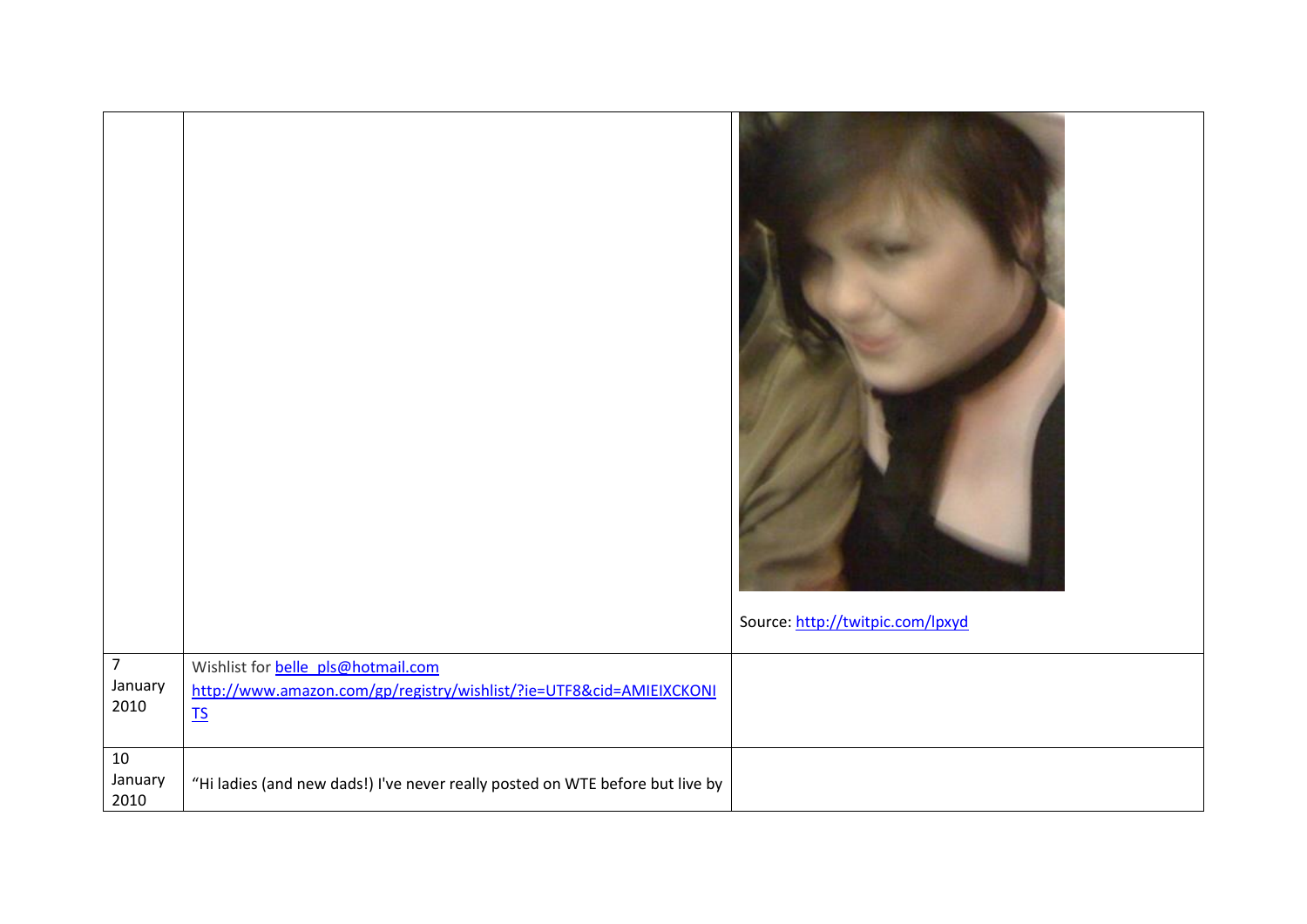| the iPhone app and regular emails. my name is belle, I live in Australia and      |  |
|-----------------------------------------------------------------------------------|--|
| I'm due on the 3rd or te 6th of July 2010 (15 weeks 2 days) After being told      |  |
| again and again by friends and family that I don't look pregnant, and my          |  |
| Housemates finding out through someone else last night one of their               |  |
| girlfriends came over this morning and mentioned they all know now and            |  |
| she wanted to see my bump under my big pyjama shirt. I lifted it up and she       |  |
| rubbed and poked away and then looked up and me and I was told again              |  |
| "how exciting belle! But you don't look very big yet!" "I can only tell by the    |  |
| firmness" it's really starting to hurt me by so many people telling me I don't    |  |
| look pregnant, and I DONT! I can slightly tell because it is hard now and         |  |
| Ican't 'suck in' anymore. My boobs aren't anywhere near as tender as they         |  |
| were a week or more ago and I'm not cramping or vomiting. Sure, my nails          |  |
| are nicer, my tummy is hard, I get slightly nausious when I start eating, my      |  |
| nose is bleedish and congested and my gums bleed when I brush. But that's         |  |
| IT! I really don't know if I'm the most paranoid expectant mother, but my gp      |  |
| seems to think so. I've got the biggest fear of miscarriaging and I've had too    |  |
| many thoughts and nightmares over it! I haven't had any "regular" signs like      |  |
| spotting or that overwhelming sense of loss, but I really need some other         |  |
| mothers due around my date to share. Do you look big or showing yet is my         |  |
| question!? I would really appreciate as much feedback and 'showing photos'        |  |
| as possible. I saw one this morning of a lady due just a week after me and        |  |
| she was twice my size. I see the gp tomorrow for my blood test results to         |  |
| come back and to get a refferal to book in for hospital classes and the birth.    |  |
| But he can tell me all he wants i've got a healthy little bub, until I see the    |  |
| third ultrasound in about twoish weeks, i'm not going to be settled. Please       |  |
| help. I'm sure I sound crazy. Haha :) thanks xx belle."                           |  |
| 8:10: "I wish I had the guts to go on theme parks rides even at two months        |  |
| reconnect this lost a lot of woight, and a further four kilos since falling, so I |  |

pregnant! I've lost a lot of weight, and a further four kilos since falling, so I think that may be why I'm not showing greatly too... **Because whether I**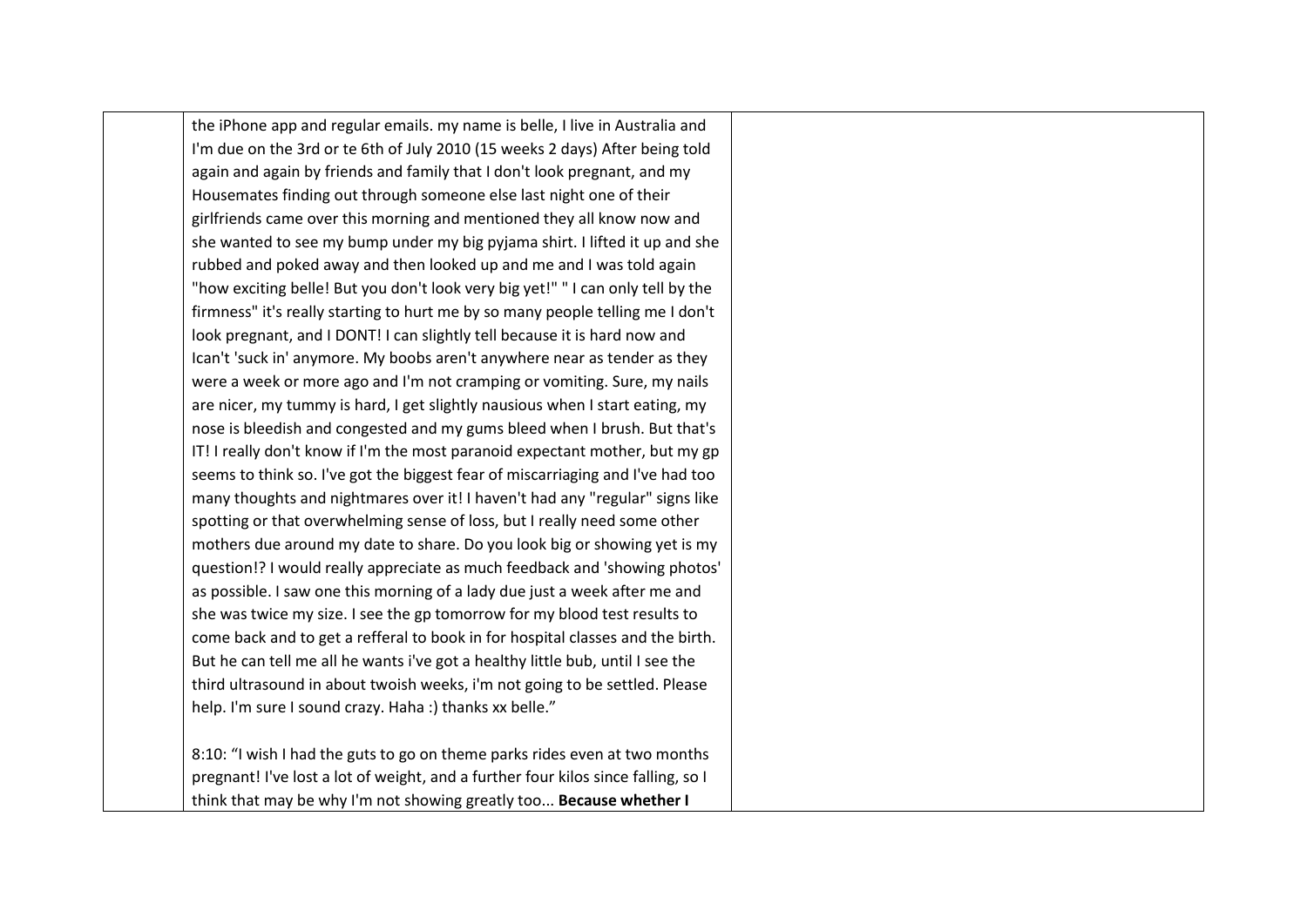**think it or not my body probably is in decent shape.** It's funny how were all just wishing to have a big plump belly for the first times ever! Thank you for sharing, it does remind me not to stress because I'm stressing for two now. Best of luck to you also xx"

8:16: "I think it's because a majority of my friends are twenty year olds and whilst I'm living a life above their maturity, falling pregnant and managing businesses they're drinking their lives away. A lot of people are so shell shocked by it and think that it can't really happen to a close friend the same age as themselves. It's quite upsetting when you get the whole "YOU? PREGNANT? But we only went to the bar a few weeks ago... and **you're only twenty**... And you're ruining your body!" I don't know whether they're subconsciously putting me down or everyone genuinely thinks it's weird for young women to fall, but I'm over it. I'll embrace away! And as I read your post I felt a little movement and ache in my lower tummy. so much to embrace! :)"

"**I went back to the GP for my blood test results and he said that all was perfect**! I said ive been freaking out a little because of everyone doubting me and he smirked an said "the bump will come! It will!" trying to insinuate that I should be patient because when it's here it'll be big! I've got my really great Doppler coming in the mail within the next few working days and my first ever 16/17 week antenatal meeting at the royal women hospital next week which rings the bells that this IS happening. I also want to share that whilst on the phone to the bubs daddy I rolled over onto my hand and all of a sudden a big rumble an vibrating sensation against my hand happened! He moved and I cried! It was unbelievable. Thank you all for a of your support and wisdom, advice and calming posts! You that have pictures in your posts are stunning with gorgeous children! Thanks again xx"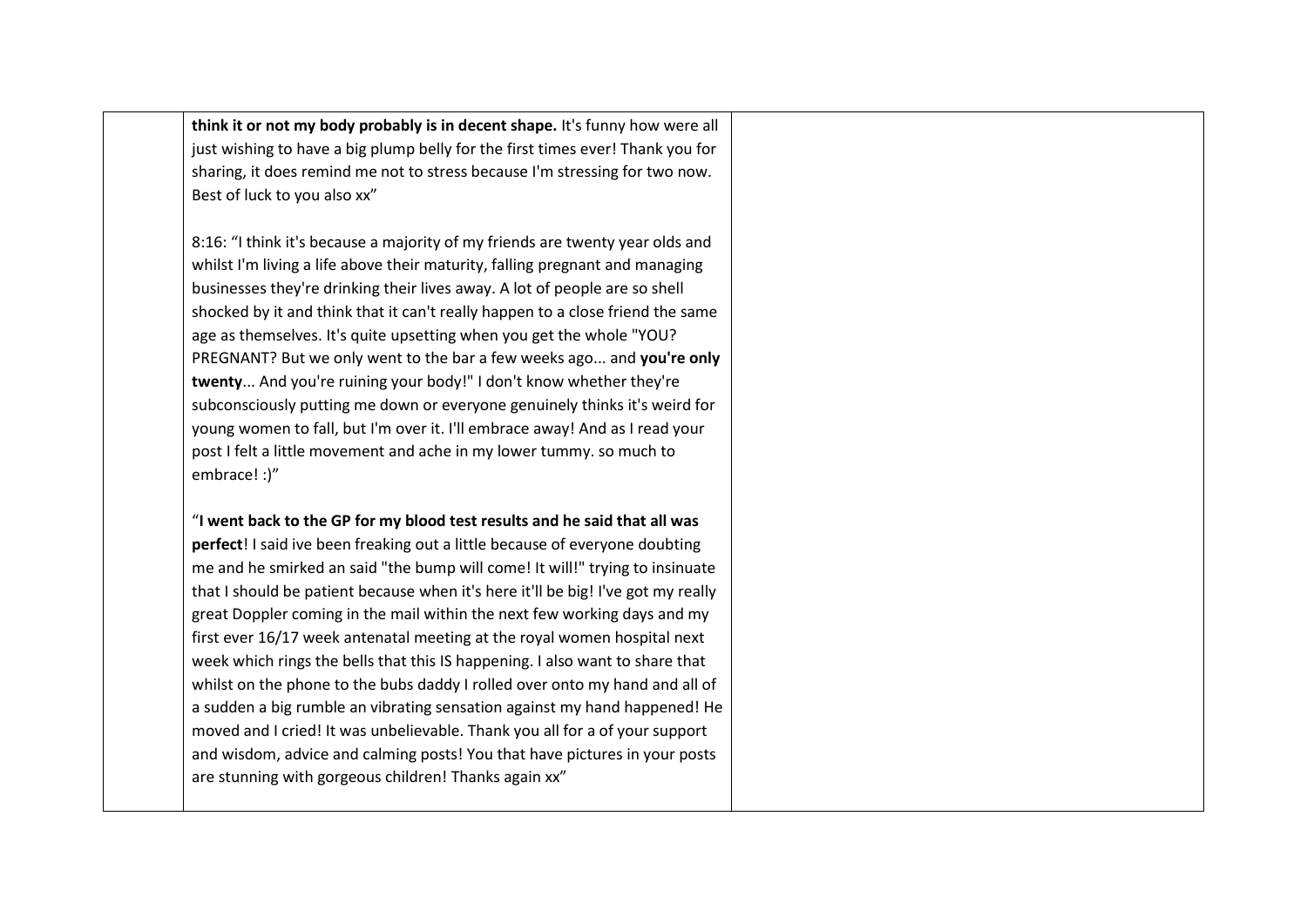| Source: http://www.whattoexpect.com/forums/july-2010-<br>babies/archives/others-doubting-my-pregnancy.html                                                                                                                                                                                                                                                                                                                                                                                                                                                                                                                                                                                                                                                                                                                                                                                                                                                                                                                                                                                                                                                 |  |
|------------------------------------------------------------------------------------------------------------------------------------------------------------------------------------------------------------------------------------------------------------------------------------------------------------------------------------------------------------------------------------------------------------------------------------------------------------------------------------------------------------------------------------------------------------------------------------------------------------------------------------------------------------------------------------------------------------------------------------------------------------------------------------------------------------------------------------------------------------------------------------------------------------------------------------------------------------------------------------------------------------------------------------------------------------------------------------------------------------------------------------------------------------|--|
| 11<br>"I went to sleep on my back the other night because I wanted it to be flat<br>January<br>because of all the pain I had from scoliosis that day. I woke up the next<br>2010<br>morning and I couldn't move!"<br>Source: http://www.whattoexpect.com/forums/july-2010-<br>babies/archives/sleeping-on-your-back-48.html                                                                                                                                                                                                                                                                                                                                                                                                                                                                                                                                                                                                                                                                                                                                                                                                                                |  |
| 12<br>1:03: "I'm one of THOSE retarded people that refuse to take a lot of things<br>January<br>because of a lot of what it's made of, pregnant or not. I've been detoxing<br>2010<br>because of cancer and even when I take 1/2 a supermarket strength<br>panadol it knocks me about because I guess my system is so clean now. I<br>won't even take hot or warm baths now after reading and learning about<br>the chemicals you absorb from unfiltered water so I have stupidly quick<br>showers to ensure were clean."<br>1:19: "I started getting chiropractic treatment twice a week since I was<br>about fifteen and after three months I went from crying myself to sleep and<br>not realizing I was a literal hunchback to having slight uncomfortable pain<br>and a great posture. It was so expensive but very corrective I don't know<br>what life would be like now if I didn't get all the Chiro treatment back in my<br>childhood and early adult years"<br>2:13 "I left home before puberty was fully kicked in".<br>Source: http://www.whattoexpect.com/forums/july-2010-<br>babies/archives/when-do-you-start-feeling-your-baby-move.html |  |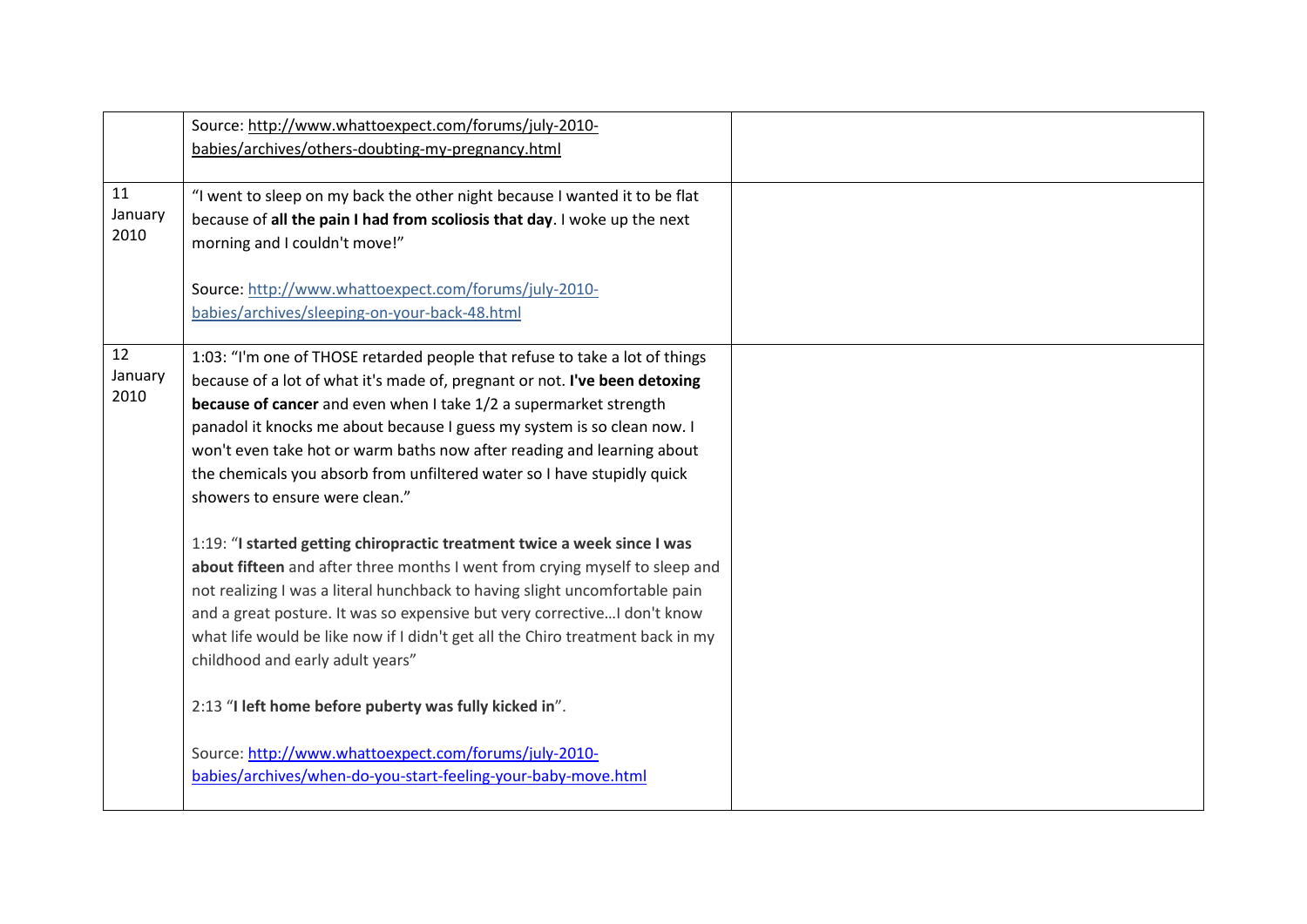|                 | "I'm 16 weeks on the weekend and last night whilst trying to get comfy I<br>rolled over onto my side, but near onto my tummy and placed my hand<br>under my belly to support it a little. A moment later i felt a massive<br>movement and a few minutes later after repositioning myself I felt light<br>vibrations in my right lower side of my abdomen. So overwhelming! I feel a<br>lot of movement now, because I've learnt to spot the difference between<br>gassy stomach noises and the bub moving about which seems but isn't gas." |                                                                                                       |
|-----------------|---------------------------------------------------------------------------------------------------------------------------------------------------------------------------------------------------------------------------------------------------------------------------------------------------------------------------------------------------------------------------------------------------------------------------------------------------------------------------------------------------------------------------------------------|-------------------------------------------------------------------------------------------------------|
| 13<br>January   | First name: belle                                                                                                                                                                                                                                                                                                                                                                                                                                                                                                                           | If her age recorded on company documents is correct, she would<br>only be 18 in January 2010, not 20. |
| 2010            | Due date: 3 or 6th of July 2010                                                                                                                                                                                                                                                                                                                                                                                                                                                                                                             |                                                                                                       |
|                 | Age: 20 #<br>children: -                                                                                                                                                                                                                                                                                                                                                                                                                                                                                                                    |                                                                                                       |
|                 | Location: Melbourne, Australia : (                                                                                                                                                                                                                                                                                                                                                                                                                                                                                                          |                                                                                                       |
|                 | Source: http://www.whattoexpect.com/forums/july-2010-<br>babies/archives/belly-buddies-sign-up.html?page=15                                                                                                                                                                                                                                                                                                                                                                                                                                 |                                                                                                       |
| 15              | Source: http://www.whattoexpect.com/forums/july-2010-                                                                                                                                                                                                                                                                                                                                                                                                                                                                                       |                                                                                                       |
| January<br>2010 | babies/archives/official-longest-thread-347.html?page=2                                                                                                                                                                                                                                                                                                                                                                                                                                                                                     |                                                                                                       |
|                 | NB: Excerpt has been edited for easy reading.                                                                                                                                                                                                                                                                                                                                                                                                                                                                                               |                                                                                                       |
|                 | Q. Is July already a special month?                                                                                                                                                                                                                                                                                                                                                                                                                                                                                                         |                                                                                                       |
|                 | A. Nope! I'm due an exact month after the daddys though, so that's nice.                                                                                                                                                                                                                                                                                                                                                                                                                                                                    |                                                                                                       |
|                 | Q. How many children do you have or want to have?                                                                                                                                                                                                                                                                                                                                                                                                                                                                                           |                                                                                                       |
|                 | A. This will be my first, and possibly my last after a lot of medical issues. I                                                                                                                                                                                                                                                                                                                                                                                                                                                             |                                                                                                       |
|                 | would love two in total though, for balance and just company for our first to                                                                                                                                                                                                                                                                                                                                                                                                                                                               |                                                                                                       |
|                 | grow with.                                                                                                                                                                                                                                                                                                                                                                                                                                                                                                                                  |                                                                                                       |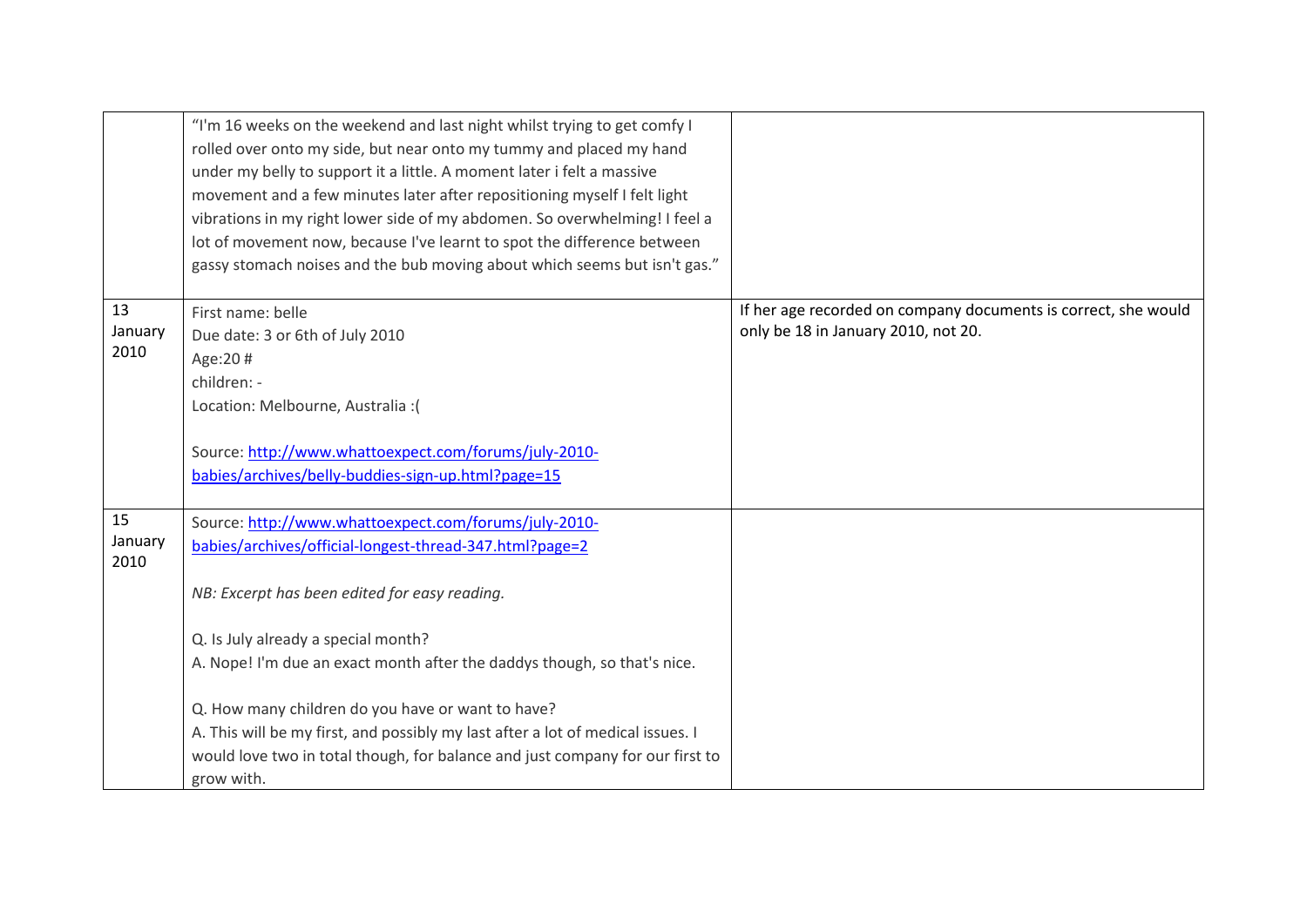|         | Q. Breast or Bottle?                                                             |  |
|---------|----------------------------------------------------------------------------------|--|
|         | A. Breast! A lot of new research came out in Australia last week saying          |  |
|         | formulas are more advanced than breast milk now, so I was thinking bottle        |  |
|         | as I'm a very young and first time mum. But expecting dad is very into           |  |
|         | developmental science and evolution etc etc, and I just KNOW he will think       |  |
|         | and appreciate it if I breastfeed, as that what I was born to do, right? Also    |  |
|         | it'll be beautiful for bonding.                                                  |  |
|         | Q. Natural Delivery or Give me the drugs?                                        |  |
|         | A. Natural Delivery. I'd really like to learn to manage the pain and stress      |  |
|         | naturally and come to a complete center with myself, but I'm DEFINITELY          |  |
|         | NOT ruling out the drugs!!                                                       |  |
|         | Q. Do you have names picked out yet?                                             |  |
|         | A. Boy - max or Cooper. Girl - Maddison                                          |  |
|         | Source: http://www.whattoexpect.com/forums/july-2010-                            |  |
|         | babies/archives/when-are-you-finding-out-if-at-all-the-sex.html                  |  |
|         | "I've got myself booked in for the 10th of February, so that the daddy can fly   |  |
|         | over and share the halfway milestone and the big ultrasound together with        |  |
|         | me. I'll be about 20ish weeks and eleven weeks between any U/S but I'm           |  |
|         | prepared to wait so he can try and be a part of it all. I expect it's a girl, as |  |
|         | does EVERYONE but my step sister. I refer to the bubba as a boy, but I'm not     |  |
|         | hoping for either - it's my first, so either is a real blessing and miracle for  |  |
|         | me!"                                                                             |  |
|         |                                                                                  |  |
| January | From: belle023                                                                   |  |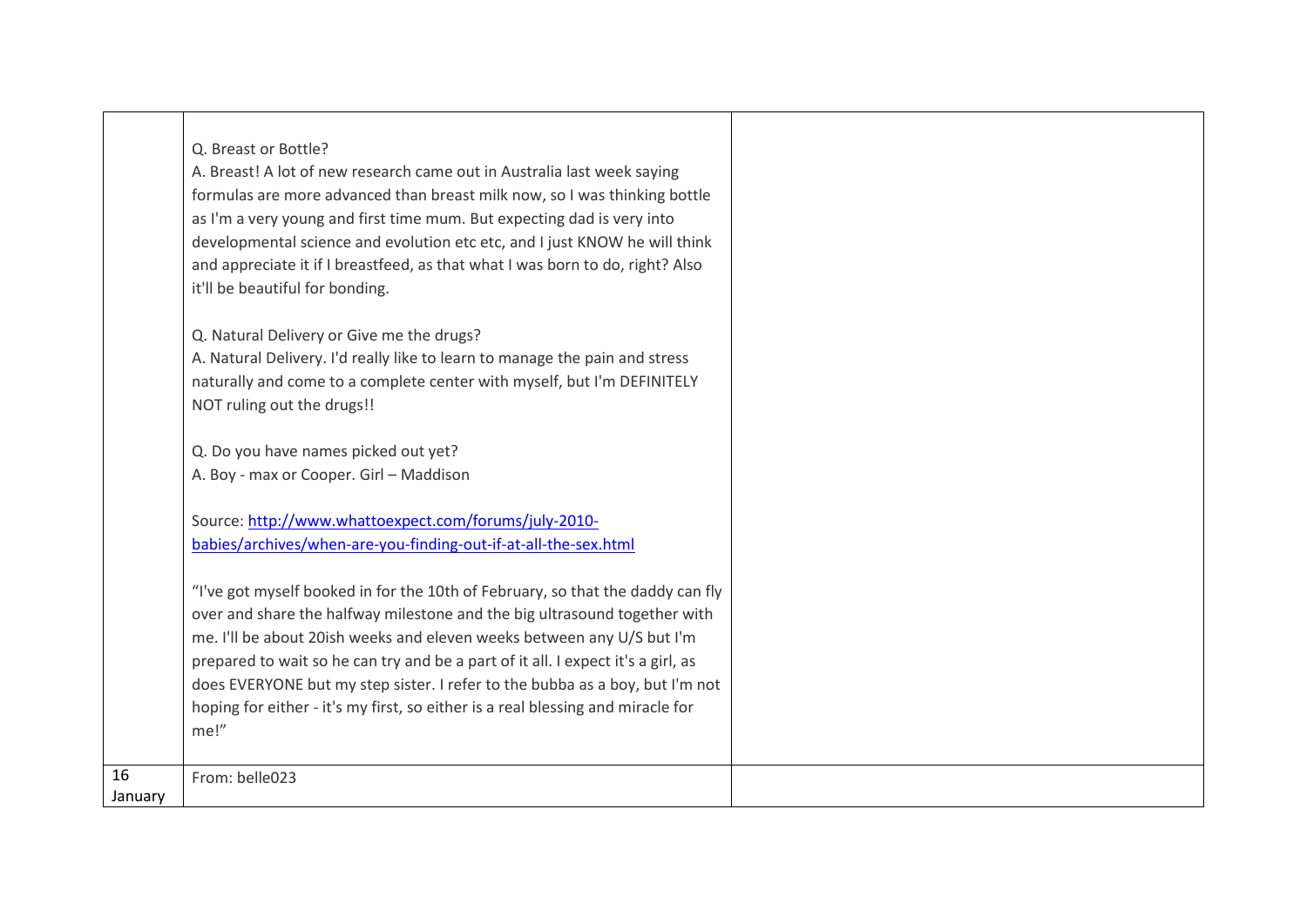| 2010            | Me too! belle_pls@hotmail.com xx                                                                             |  |
|-----------------|--------------------------------------------------------------------------------------------------------------|--|
|                 |                                                                                                              |  |
|                 | Source: http://www.whattoexpect.com/forums/july-2010-                                                        |  |
|                 | babies/archives/love-the-facebook-wte-2010-july-group.html?page=2                                            |  |
| 9 March<br>2010 | Source: http://www.whattoexpect.com/forums/july-2010-                                                        |  |
|                 | babies/archives/news-109.html                                                                                |  |
|                 |                                                                                                              |  |
|                 | "im now SIX MONTHS pregnant. woo, just like most of you i guess, seeing as<br>were all on the same due month |  |
|                 |                                                                                                              |  |
|                 | As some of you may remember, I was holding out for the sex determining                                       |  |
|                 | ultrasound until the father flew interstate, well he finally got here and had                                |  |
|                 | the all so surreal scan and found out                                                                        |  |
|                 |                                                                                                              |  |
|                 | <b>WERE HAVING A BOY!"</b>                                                                                   |  |
|                 |                                                                                                              |  |
|                 | Source: http://www.whattoexpect.com/forums/july-2010-                                                        |  |
|                 | babies/archives/baby-detergent-24.html                                                                       |  |
|                 | "ive been studying toxicology and some of the most disturbing stats with                                     |  |
|                 | toxins in the house are clothes not being washed with a nontoxic detergent.                                  |  |
|                 | i strongly reccommend in the first few fragile years using a organic                                         |  |
|                 | detergent it really is upto personal opinion, but i couldnt stress organic or                                |  |
|                 | nontoxic cleaning products use any more."                                                                    |  |
|                 |                                                                                                              |  |
| 10              | "i count 24 weeks as being six months in, but the 27th week as the start of                                  |  |
| March           | my third, or end of my second trimester. thats just logic, stuff the books!                                  |  |
| 2010            | logic is always the answer :p"                                                                               |  |
|                 |                                                                                                              |  |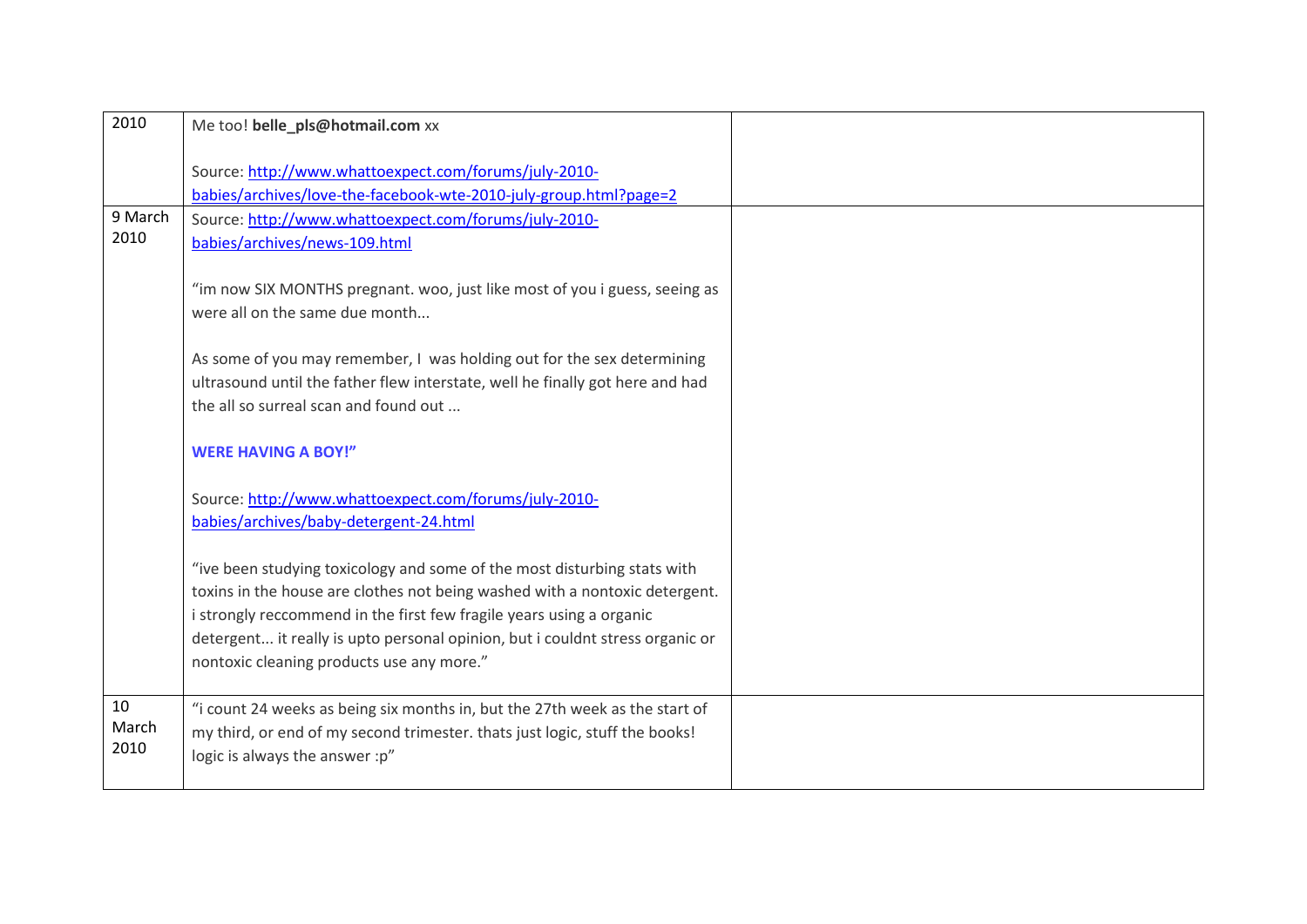| Source: http://www.whattoexpect.com/forums/july-2010-                            |
|----------------------------------------------------------------------------------|
| babies/archives/stressed-over-limited-time-left.html                             |
|                                                                                  |
| "I move into my own first apartment in my new state on the weekend, just         |
| to get out of my friends' hair (im sure they were over the thumping doppler      |
| noises coming from my room at weird hours anyway)                                |
| so i was laying in bed last night and having a chat to a good friend who'll be   |
| living with me in the new apartment and help me out for a while.                 |
| I just started a new job, and have only got an exact 3 months off pay from       |
| them and can only save \$2500AU MAXIMUM out of that. i have no other             |
| support and havent got anything but some basic clothes organised. is             |
| anyone else in the same situation?                                               |
| I feel all of a sudden so disorganised and want everything in order a month      |
| before im due and dont see a possible way of it happening :("                    |
| 4:17: "I just hope that i can afford this little man, because right now im       |
| having my doubts. People ARE "joking" that he'll be sleeping in the dresser      |
| im not usually financially strained, but its seeming obvious that im             |
| underprepared."                                                                  |
| 6:17: "eeesh! i cannot bare the thought of having my little man                  |
| breastfeeding or sleeping in the same room as me until hes FOUR. thats           |
| absolutely crazy and bizarre in my mind!                                         |
| weve found some really cheap, gorgeous bassinettes over here in AUS, so i        |
| still might try and use one for the first four or so months, just because i dont |
|                                                                                  |
| know how i will go running to his room in the middle of the night with no        |
| support. my room is big enough for a proper crib/cot anyway, if i want it in     |
| my room for a little while. i just have NO idea how im going to cope right       |
| now. thank you for your experience though! its really made me think a little.    |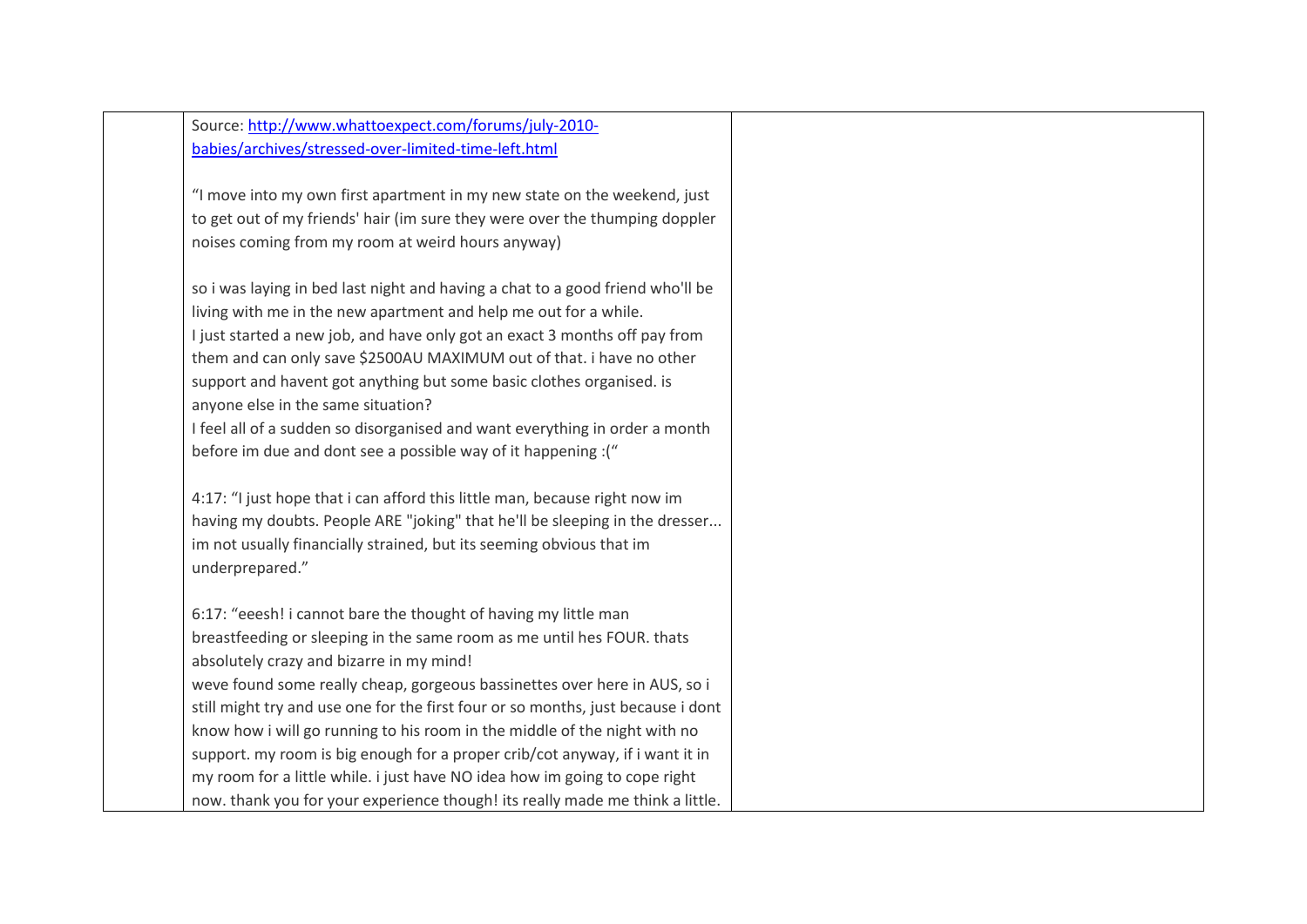|          | maybe i should focus on setting the nursery a little more than i have            |  |
|----------|----------------------------------------------------------------------------------|--|
|          | thought about it :/"                                                             |  |
| 14       | Source: http://www.whattoexpect.com/forums/july-2010-                            |  |
| March    | babies/archives/i-peed.html                                                      |  |
| 2010     |                                                                                  |  |
|          | "ive [peed myself] TWICE now. the most recent time was when i was                |  |
|          | shopping for manchester a few days ago on the weekend. (lucky i bought           |  |
|          | towels to clean up with) :( im so over this happening. after my last four days   |  |
|          | of constant contractions, i thought my waters broke! Haha maybe they             |  |
|          | did!??! :p"                                                                      |  |
|          |                                                                                  |  |
|          | Source: http://www.whattoexpect.com/forums/july-2010-                            |  |
|          | babies/archives/movement-thoughts.html                                           |  |
|          |                                                                                  |  |
|          | " i havent put on any weight yet, im 169CM tall, and weigh 75kilos, and i        |  |
|          | dont know why, because im not petite, but no proper bump showing. im             |  |
|          | over six months into it now and my housemates im staying with until we           |  |
|          | move into the new apartment today (yay!) said to me the other night              |  |
|          | something about how much stuff i had bought, and i said id need to start         |  |
|          | buying more things once i move this week."                                       |  |
| 20 April | Source: http://www.whattoexpect.com/forums/july-2010-                            |  |
| 2010     | babies/archives/upset-about-baby-shower.html                                     |  |
|          |                                                                                  |  |
|          | "as a lot of you all know by now, im pretty new to my new state in australia,    |  |
|          | so i have limited support etc over here. i organised to have my shower on        |  |
|          | the 4th june, a month before im due. that way everyone is off uni, has           |  |
|          | annual leave, no childrens birthdays, gave everyone enough time to save up,      |  |
|          | the father will be here for his birthday, so he'll be able to come if he wishes, |  |
|          | and i'll (hopefully) be off work.                                                |  |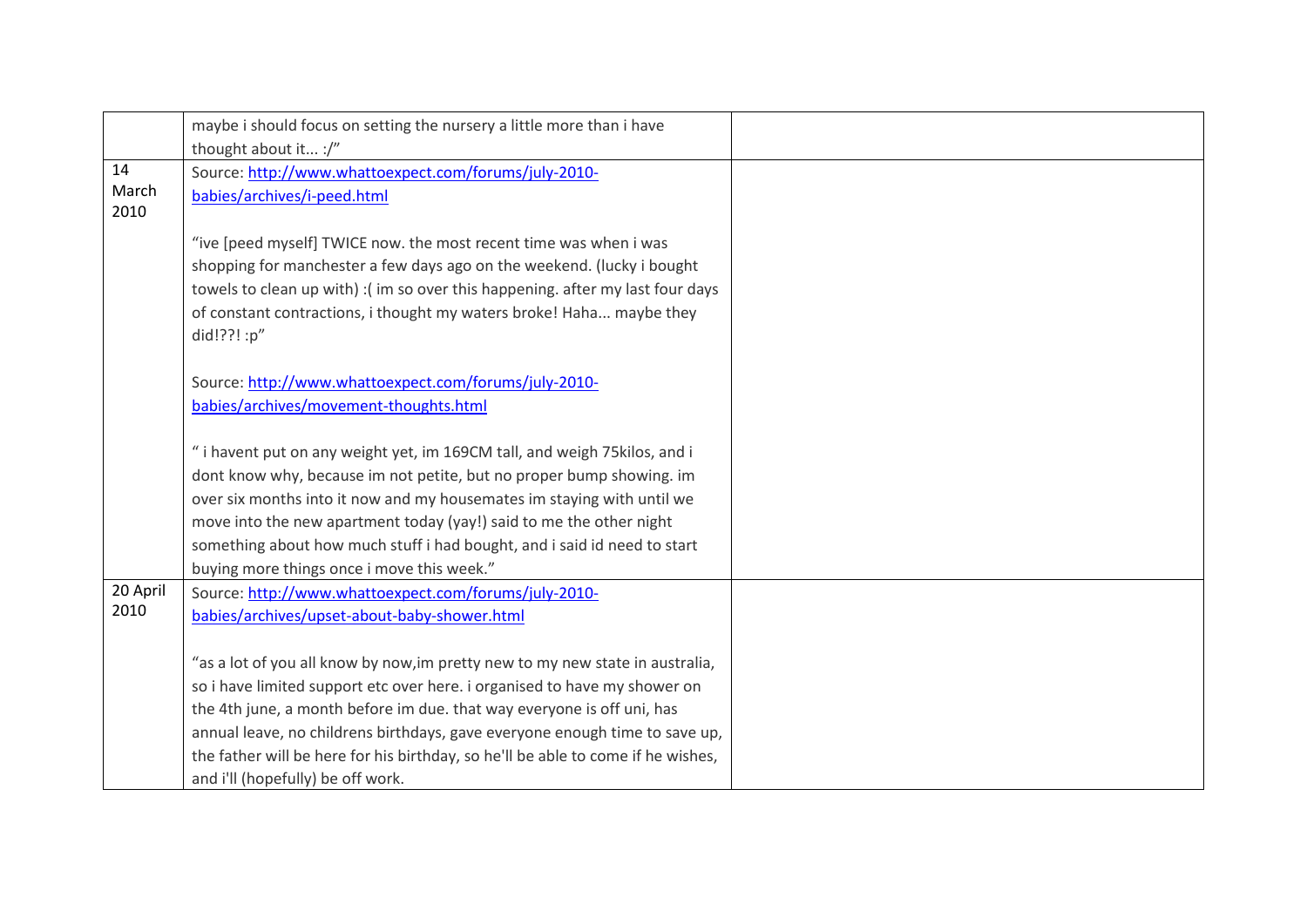|                | turns out my two best friends have booked their holidays for two weeks          |                                                                                                                                     |
|----------------|---------------------------------------------------------------------------------|-------------------------------------------------------------------------------------------------------------------------------------|
|                | after that date so they can be here for the birth instead, and my friends       |                                                                                                                                     |
|                | from school that i grew up with are no longer able to come until july also as   |                                                                                                                                     |
|                | they havent saved. i went to SO much effort to organise a date that suited      |                                                                                                                                     |
|                | everyone, even sent out emails etc with flight sales so they could get here     |                                                                                                                                     |
|                | for less than \$200AU return. they all want to come down, but have made no      |                                                                                                                                     |
|                | effort to come down for my shower date. so now ive cancelled it after           |                                                                                                                                     |
|                | buying eeeverything for round two invitations.                                  |                                                                                                                                     |
|                | im really quite upset, even depressed at seeing all of you girls organising     |                                                                                                                                     |
|                | your gorgeous showers, im happy for you all, and i really do hope im not        |                                                                                                                                     |
|                | raining down on your parades at all :) but as a first time, young mother, that  |                                                                                                                                     |
|                | has over come a lot for this little man in me, i would love nothing more than   |                                                                                                                                     |
|                | to somewhat celebrate with my close friends and even be supported in            |                                                                                                                                     |
|                | some way by them. because at the moment, im working part time, going to         |                                                                                                                                     |
|                | hospital atleast once a week after work hours, then travelling an hour home     |                                                                                                                                     |
|                | to cook and clean and try and fit some rest in. i know it doesnt sound like im  |                                                                                                                                     |
|                | struggling. but doing it all on your own, with all the medical dramas ive tried |                                                                                                                                     |
|                | to fight before fallign pregnant makes this so hard and was looking forward     |                                                                                                                                     |
|                | to my shower SO MUCH!"                                                          |                                                                                                                                     |
|                | Source: http://www.whattoexpect.com/forums/july-2010-                           |                                                                                                                                     |
|                | babies/archives/28-weeks-today-7-months-it-39-s-flying-by-pic.html              |                                                                                                                                     |
|                | "im 29 weeks, 3 days, today and my bump is, well, non existant. people at       |                                                                                                                                     |
|                | work still dont know im pregnant and i still fit into all my tops the same as i |                                                                                                                                     |
|                | did eight months ago. its WEIRD!"                                               |                                                                                                                                     |
|                |                                                                                 |                                                                                                                                     |
| 21<br>February |                                                                                 | The chat service (YP chat) connected to "Youporn" website (adult<br>porn site) was hacked. The login and password details connected |
|                |                                                                                 |                                                                                                                                     |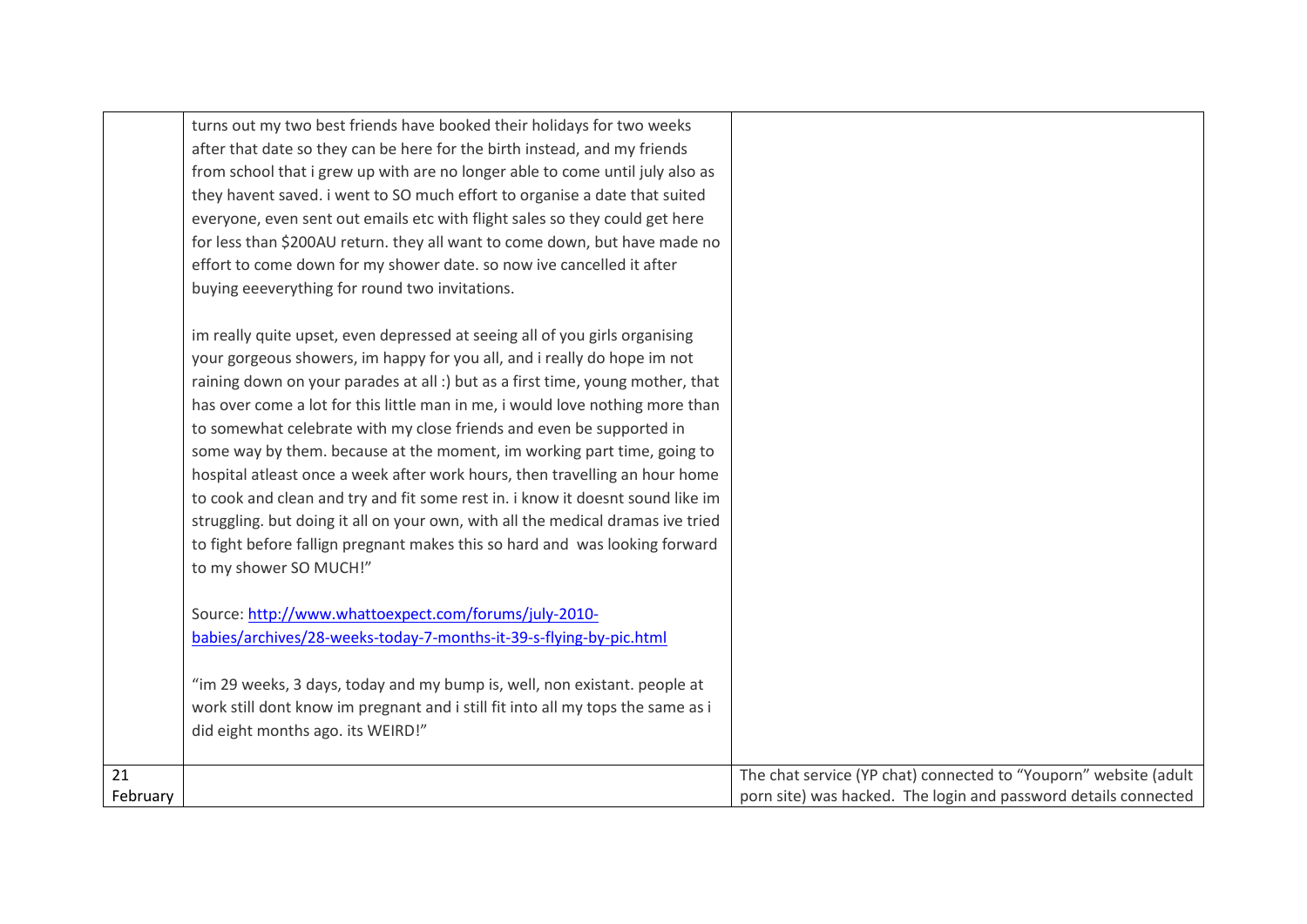| 2012 | to Belle's known email address belle pls@hotmail.com was     |  |
|------|--------------------------------------------------------------|--|
|      | leaked. It would appear she abandoned this account some time |  |
|      | after                                                        |  |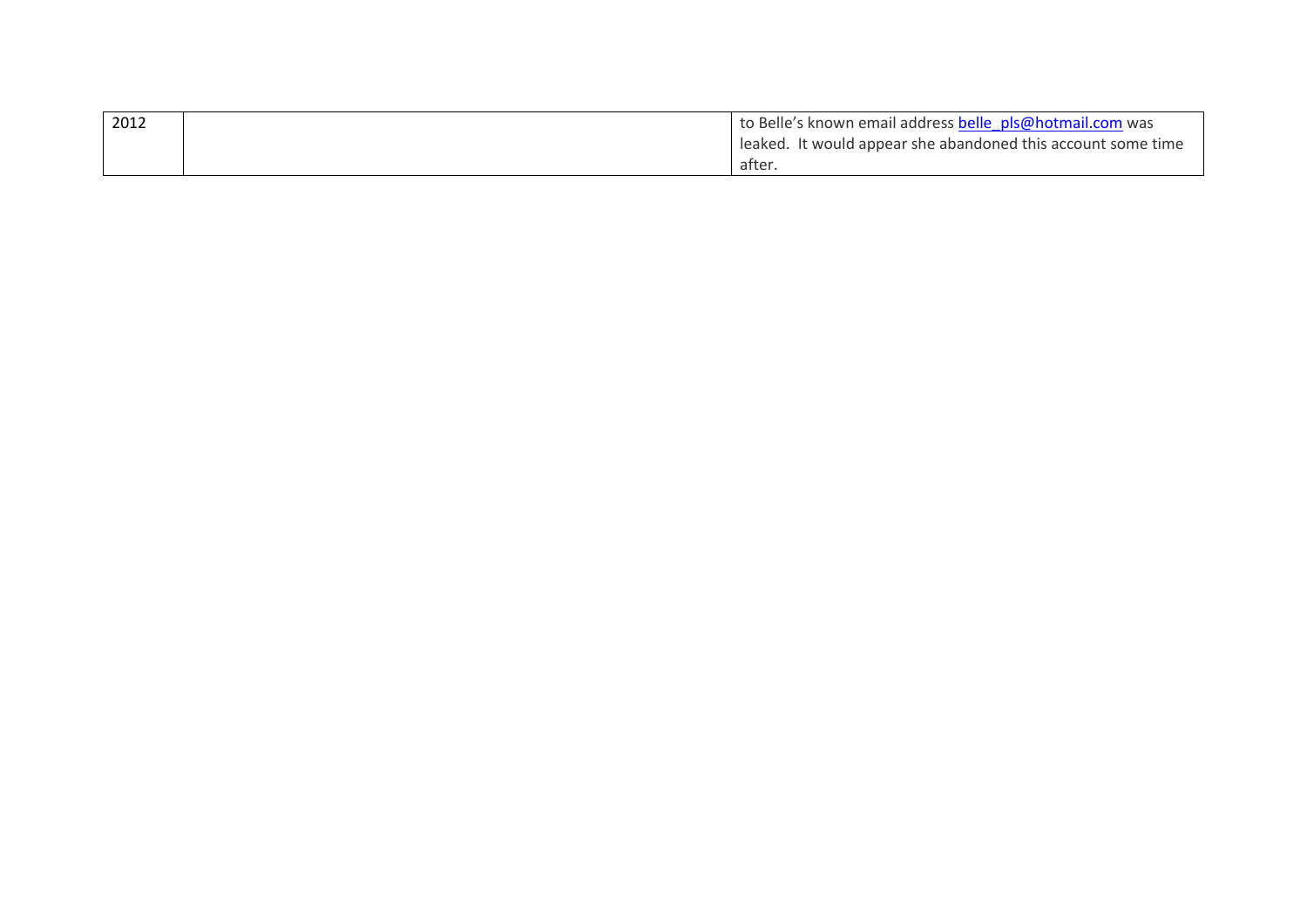| Novemb<br>er 2013 |                                               |  |
|-------------------|-----------------------------------------------|--|
|                   | Source: http://www.instagram.com/fierce_woman |  |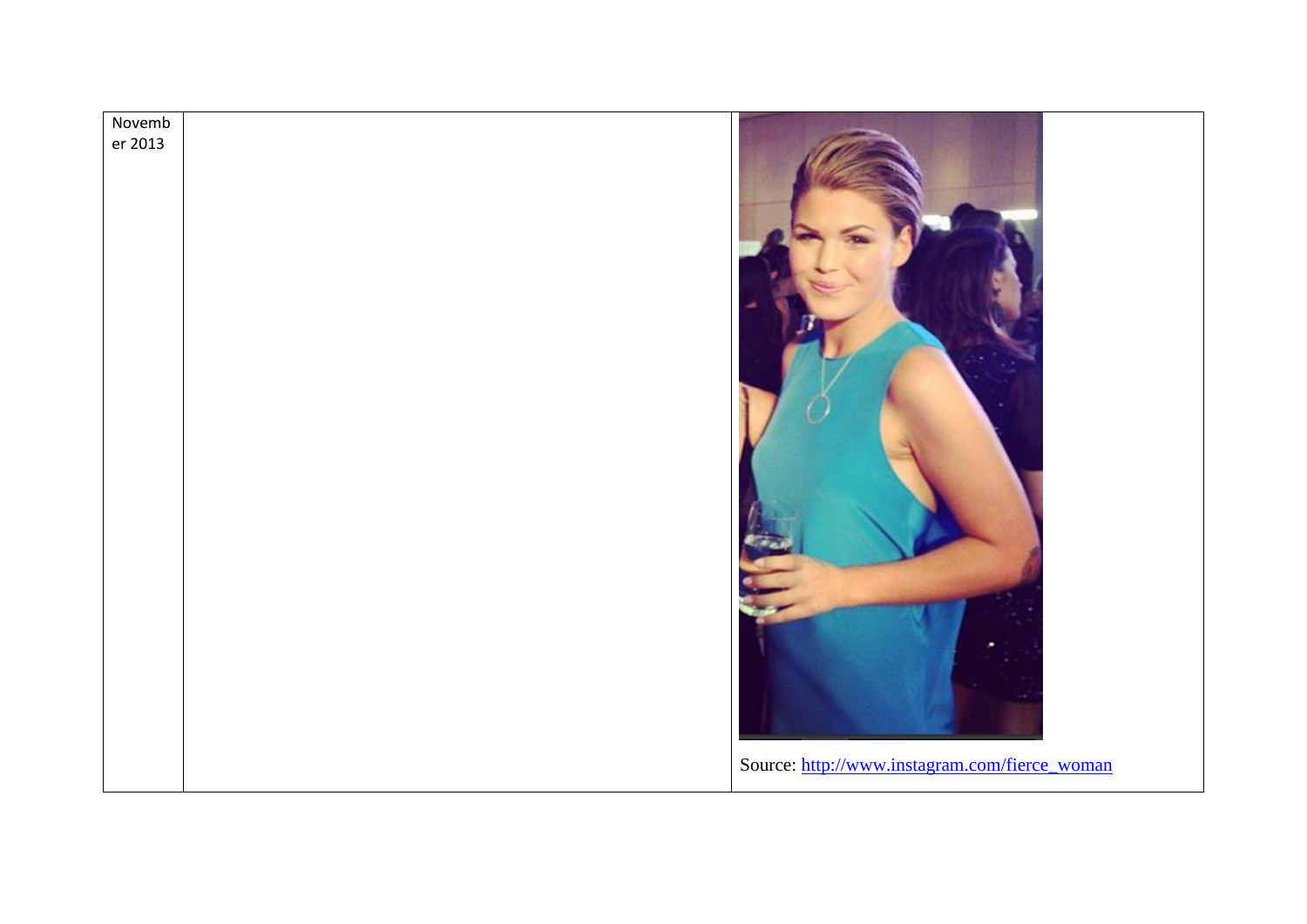| February<br>2014 | Belle Gibson // THEWHOLEPANTRY (                                 |  |
|------------------|------------------------------------------------------------------|--|
|                  | @healing belle)                                                  |  |
|                  | February // it's the last week(ish) for you to buy this issue of |  |
|                  | @vogueaustralia and see me on page 84 of their 'Natural          |  |
|                  | Beauties' feature. Some big bold words in there, and every       |  |
|                  | day I've felt honoured seeing such a collaboration spread        |  |
|                  | these important messages on behalf of me, all 150,000 of you,    |  |
|                  | and to the rest of the country. What an honour! "Four years      |  |
|                  | after her diagnosis she still isn't in remission, but her brain  |  |
|                  | tumour has shrunk. Inspired, she wanted to share everything      |  |
|                  | she believes about how whole foods can help repair the           |  |
|                  | body." "I made an app because its the most searchable and        |  |
|                  | accessible market in the world. It was never about money; it     |  |
|                  | was about providing a resource that was continuously             |  |
|                  | inspiring, motivating and empowering." Wow. Emotions are big     |  |
|                  | here after finally sitting down and making myself read this      |  |
|                  | page of honesty. Thank you again to the incredible               |  |
|                  | @sigourneycantelo for becoming a friend and an inspiration in    |  |
|                  | media. Love xxxx                                                 |  |
|                  |                                                                  |  |
|                  | Source: Instagram/healing_belle                                  |  |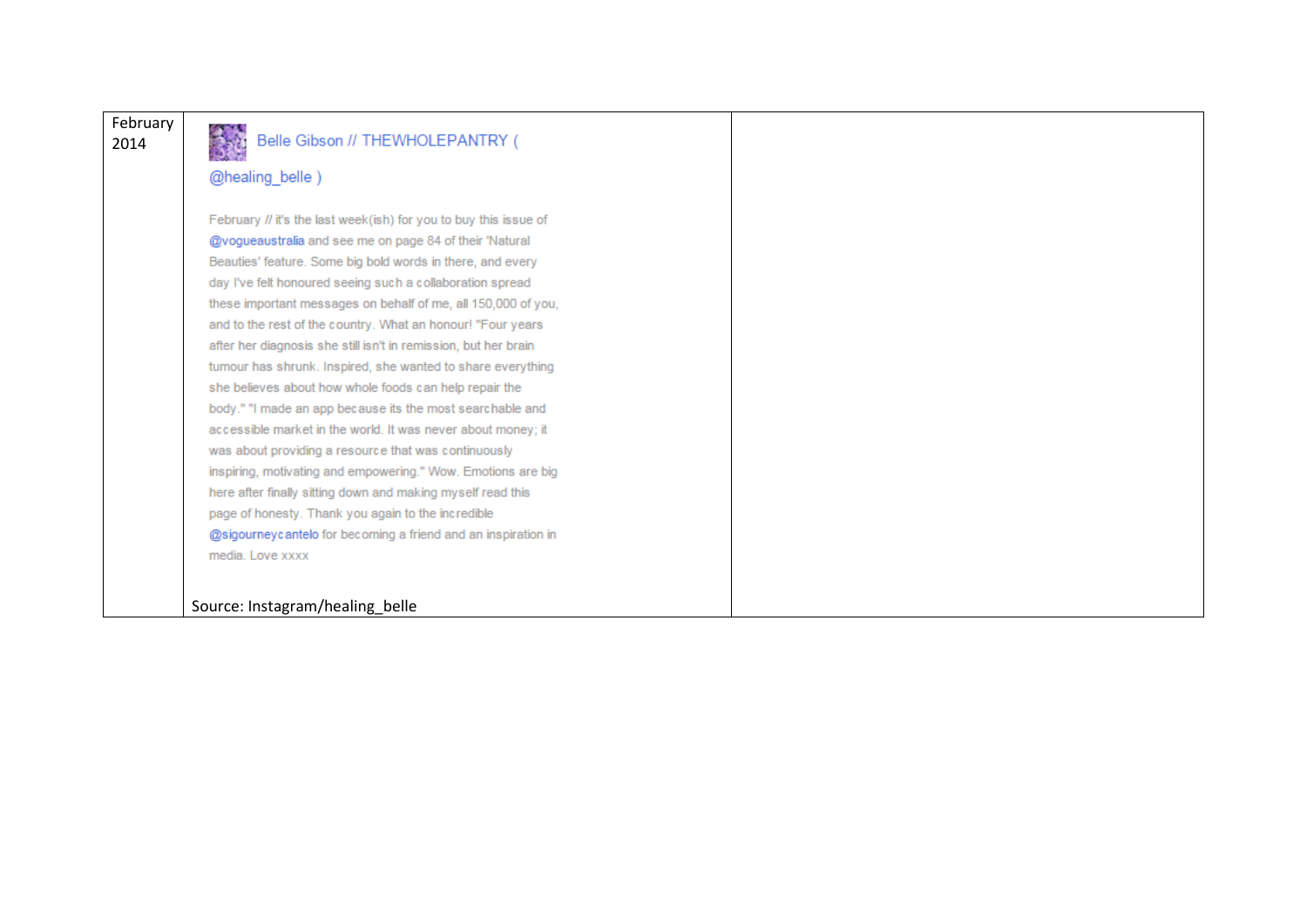| 23 July<br>2014       | The Whole Pantry - Live Healthy<br>9o<br>July 23, 2014 - @<br>"Five years ago Belle Gibson was told she had a brain tumour that could<br>kill her within four months. Today the tumour is still there, under often<br>personally challenging treatment, and Gibson has founded and is running<br>a Melbourne-based iPhone/iPad app company with a global audience."<br>Read the full article circulating Australia news airways today, which gives<br>you a peek into the journey with starting and keeping The Whole Pantry<br>App alive. From little things revolutions grow!<br>Let me know what you think.<br>x Belle. | Fairfax Media understands some friends held an "intervention" at<br>Ms Gibson's beachside apartment in Elwood last last year,<br>questioning her about her illness. "She admitted her diagnosis<br>was questionable," a former friend said.<br>"I asked her when she got her diagnosis, she said she didn't<br>know. I asked her who gave her the diagnosis, she said Dr Phil. I<br>asked if Dr Phil had a last name she didn't know, he disappeared.<br>I asked her where she saw Dr Phil, she said he came and picked<br>[her] up from [her] house."<br>Source: http://www.smh.com.au/digital-life/digital-life- |
|-----------------------|----------------------------------------------------------------------------------------------------------------------------------------------------------------------------------------------------------------------------------------------------------------------------------------------------------------------------------------------------------------------------------------------------------------------------------------------------------------------------------------------------------------------------------------------------------------------------------------------------------------------------|--------------------------------------------------------------------------------------------------------------------------------------------------------------------------------------------------------------------------------------------------------------------------------------------------------------------------------------------------------------------------------------------------------------------------------------------------------------------------------------------------------------------------------------------------------------------------------------------------------------------|
|                       |                                                                                                                                                                                                                                                                                                                                                                                                                                                                                                                                                                                                                            | news/friends-and-doctors-raise-doubts-over-healing-belle-<br>cancer-claims-20150310-1401rr.html                                                                                                                                                                                                                                                                                                                                                                                                                                                                                                                    |
| Circa<br>July<br>2014 | Claims to have liver cancer                                                                                                                                                                                                                                                                                                                                                                                                                                                                                                                                                                                                |                                                                                                                                                                                                                                                                                                                                                                                                                                                                                                                                                                                                                    |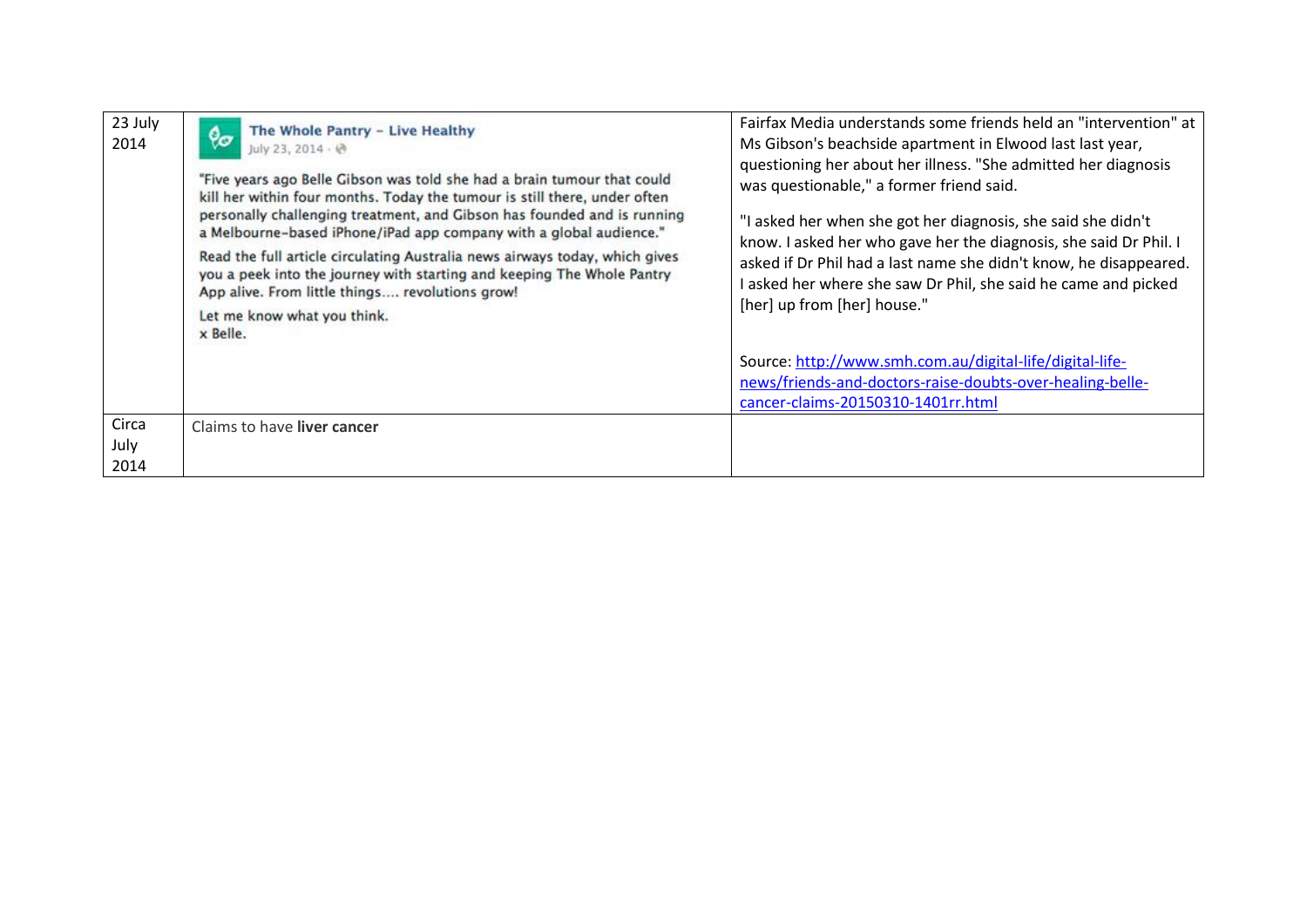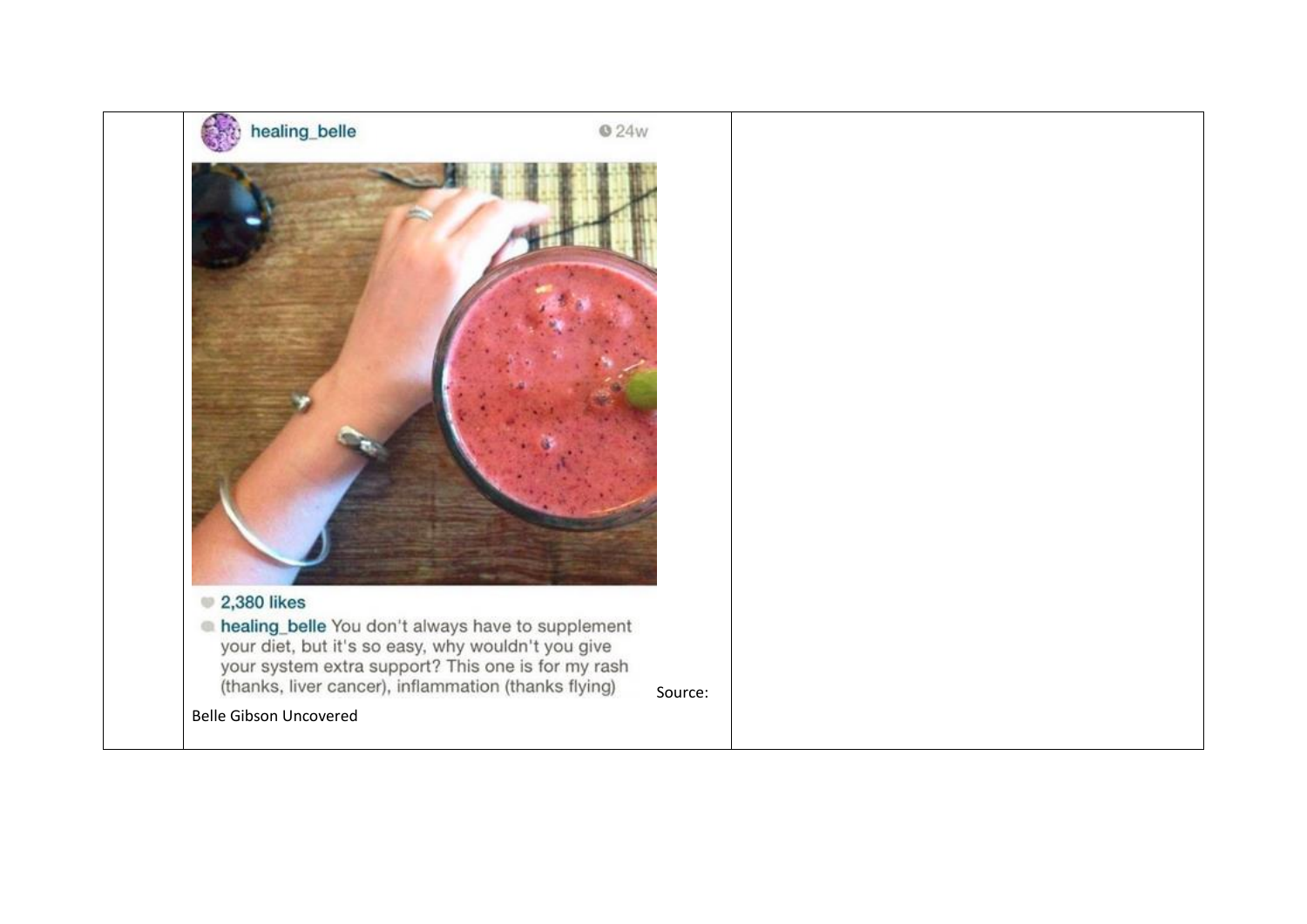|                          | Belle Gibson // THEWHOLEPANTRY (                                                                                                                                                                                                                                                                                                                                                                                                                                                                                                                                                                                                                                                                                                                                                                                                                                                                                                                                                                                                                                                                                                                                                                                                                                                                                                                                                                                                                                                                                                                                                                       |  |
|--------------------------|--------------------------------------------------------------------------------------------------------------------------------------------------------------------------------------------------------------------------------------------------------------------------------------------------------------------------------------------------------------------------------------------------------------------------------------------------------------------------------------------------------------------------------------------------------------------------------------------------------------------------------------------------------------------------------------------------------------------------------------------------------------------------------------------------------------------------------------------------------------------------------------------------------------------------------------------------------------------------------------------------------------------------------------------------------------------------------------------------------------------------------------------------------------------------------------------------------------------------------------------------------------------------------------------------------------------------------------------------------------------------------------------------------------------------------------------------------------------------------------------------------------------------------------------------------------------------------------------------------|--|
|                          | @healing_belle)                                                                                                                                                                                                                                                                                                                                                                                                                                                                                                                                                                                                                                                                                                                                                                                                                                                                                                                                                                                                                                                                                                                                                                                                                                                                                                                                                                                                                                                                                                                                                                                        |  |
|                          | Today i awaited news that didn't come. Counting down until<br>tomorrow, when hopefully there'll be something to celebrate.<br>For three months I've been putting off listening to the alarm<br>bells I've heard time and time before.<br>With a overwhelmed heart, I wanted to let you all know that<br>I'm currently being tested for two possible secondary<br>cancers (which are neurological this time). I really appreciate<br>you all coming on this journey and revolution with me and<br>above all, being the massive force that keeps me going and<br>getting me out of bed each morning.<br>If these results come back positive; nothing will change. My<br>life has always been filled with arduous lessons and this one<br>wont stop me either. Going from 6 weeks to live, to<br>celebrating my forth year with brain cancer, I know now that<br>respecting your own journey and intuitively healing, listening<br>and living as YOUR body, mind and path intended is staple. I<br>wouldn't be sharing this message if I ignored what was<br>optimal for my health and recovery, and I sure as hell<br>wouldn't be 4 years on with this next bump in the road. What<br>surprises me is that anyone close to me, that saw the<br>beginning of my experience with cancer, knew that I always<br>knew this one was coming. I called it. Choose your own<br>future, health, happiness, destiny; all of it. Do it by respecting<br>what feels right for you - we aren't equal. Those that honour<br>those diversities are the ones who live the happiest, longest<br>and most understood lives |  |
|                          | 50 days until these tropical waters await my next massive<br>healing holiday. So excited. #ivegotthis                                                                                                                                                                                                                                                                                                                                                                                                                                                                                                                                                                                                                                                                                                                                                                                                                                                                                                                                                                                                                                                                                                                                                                                                                                                                                                                                                                                                                                                                                                  |  |
| Septemb<br>er 13<br>2014 | Source: http://www.theage.com.au/it-pro/expertise/australian-app-<br>creators-triumph-with-apple-watch-20140913-10g0mp.html                                                                                                                                                                                                                                                                                                                                                                                                                                                                                                                                                                                                                                                                                                                                                                                                                                                                                                                                                                                                                                                                                                                                                                                                                                                                                                                                                                                                                                                                            |  |
|                          | Claims to be 25 years old                                                                                                                                                                                                                                                                                                                                                                                                                                                                                                                                                                                                                                                                                                                                                                                                                                                                                                                                                                                                                                                                                                                                                                                                                                                                                                                                                                                                                                                                                                                                                                              |  |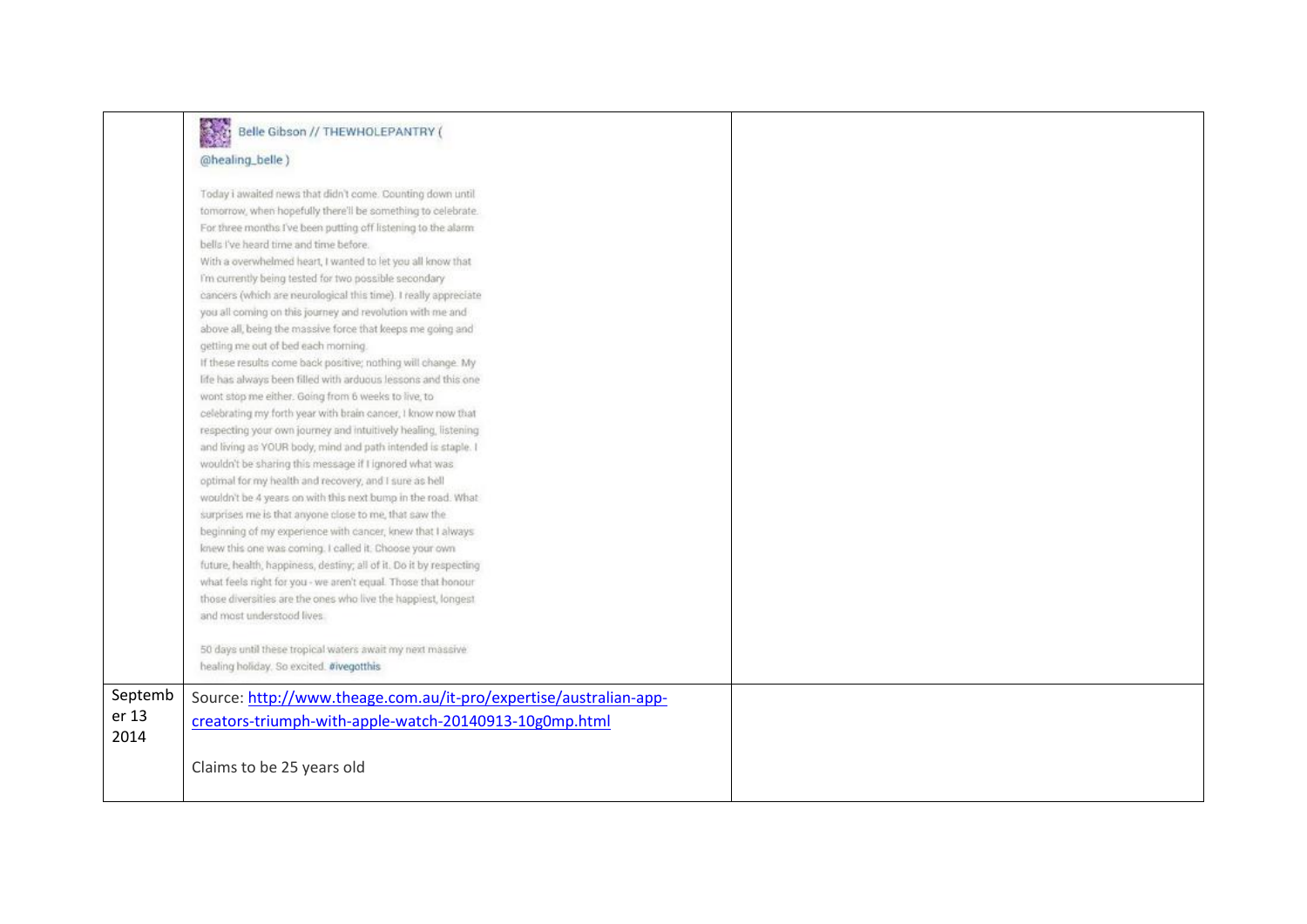|         | ""When I was first diagnosed - my mother fell into complete denial and fear  |                                                                 |
|---------|------------------------------------------------------------------------------|-----------------------------------------------------------------|
|         | and I had to let go of that relationship".                                   |                                                                 |
| Decemb  | Source: http://rescu.com.au/belle-gibson-the-whole-pantry/                   |                                                                 |
| er 2014 |                                                                              |                                                                 |
|         | "RESCU: How has having a focus such as The Whole Pantry boosted your         |                                                                 |
|         | wellness?                                                                    |                                                                 |
|         | Belle Gibson: The Whole Pantry was an idea that came from the heartache      |                                                                 |
|         | of losing a child. I was feeling isolated and deeply hurt, and could see the |                                                                 |
|         | need for a resource that facilitated all I felt like I was living without;   |                                                                 |
|         | motivation and support for a healthier, more balanced, informed and          |                                                                 |
|         | inspired life. I am more encouraged to take even greater care of myself,     |                                                                 |
|         | after all, I strongly believe you can't teach something which you aren't     |                                                                 |
|         | learning or living yourself."                                                |                                                                 |
|         |                                                                              |                                                                 |
|         | Wishlist for <b>belle@thewholepantryapp.com</b>                              |                                                                 |
|         | http://www.amazon.com/gp/registry/wishlist/?ie=UTF8&cid=A2CRZDFHRW           |                                                                 |
|         | 52AE                                                                         |                                                                 |
| 2015    |                                                                              | No signs of scars from alleged multiple heart surgeries in 2009 |
|         |                                                                              |                                                                 |